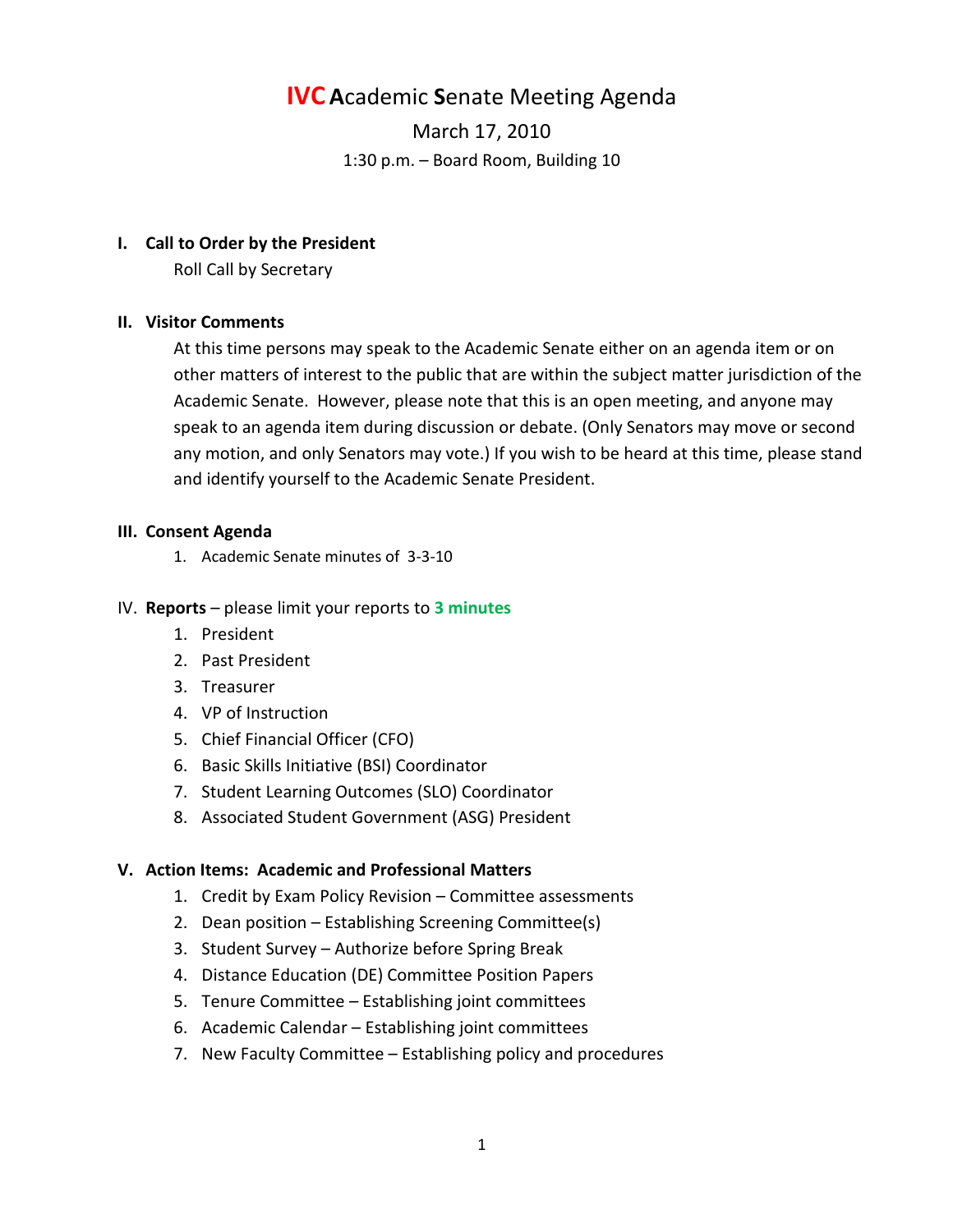#### **VI. Committees**

- 1. Written summaries
- 2. Curriculum and Instruction
- 3. College Council
- 4. Equivalency
- 5. Budget and Fiscal Planning
- 6. Learning Support Services
- 7. Distance Education
- 8. Other committee reports

#### **VII.Discussion**

- 1) AS Spring Fundraiser tentative dates and activities
- 2) AS Elections for full-time and contingent (part-time) faculty
- 3) AS Senate Senate Bill 1440: Granting "transfer" degrees
- 4) IVC 2010-11 Draft Budget
- 5) ICOE Hands of Hope Mentoring Program
- 6) AS archives and filing systems
- 7) *"For the Good of The Order"*  suggestions for improvements *and* achievements

#### **VIII. Adjournment**

#### **Academic Senate Meetings for Spring 2010**

| 2010                                                                                 | 2010                            |
|--------------------------------------------------------------------------------------|---------------------------------|
| March 17 <sup>th</sup>                                                               | May $5^{th}$ & 19 <sup>th</sup> |
| April 21 <sup>st</sup> (April 7 <sup>th</sup> - Spring Break)   June 2 <sup>nd</sup> |                                 |

As you can see, we will only have 4 meeting (after this one) in the Spring, with elections it will be short semester for action.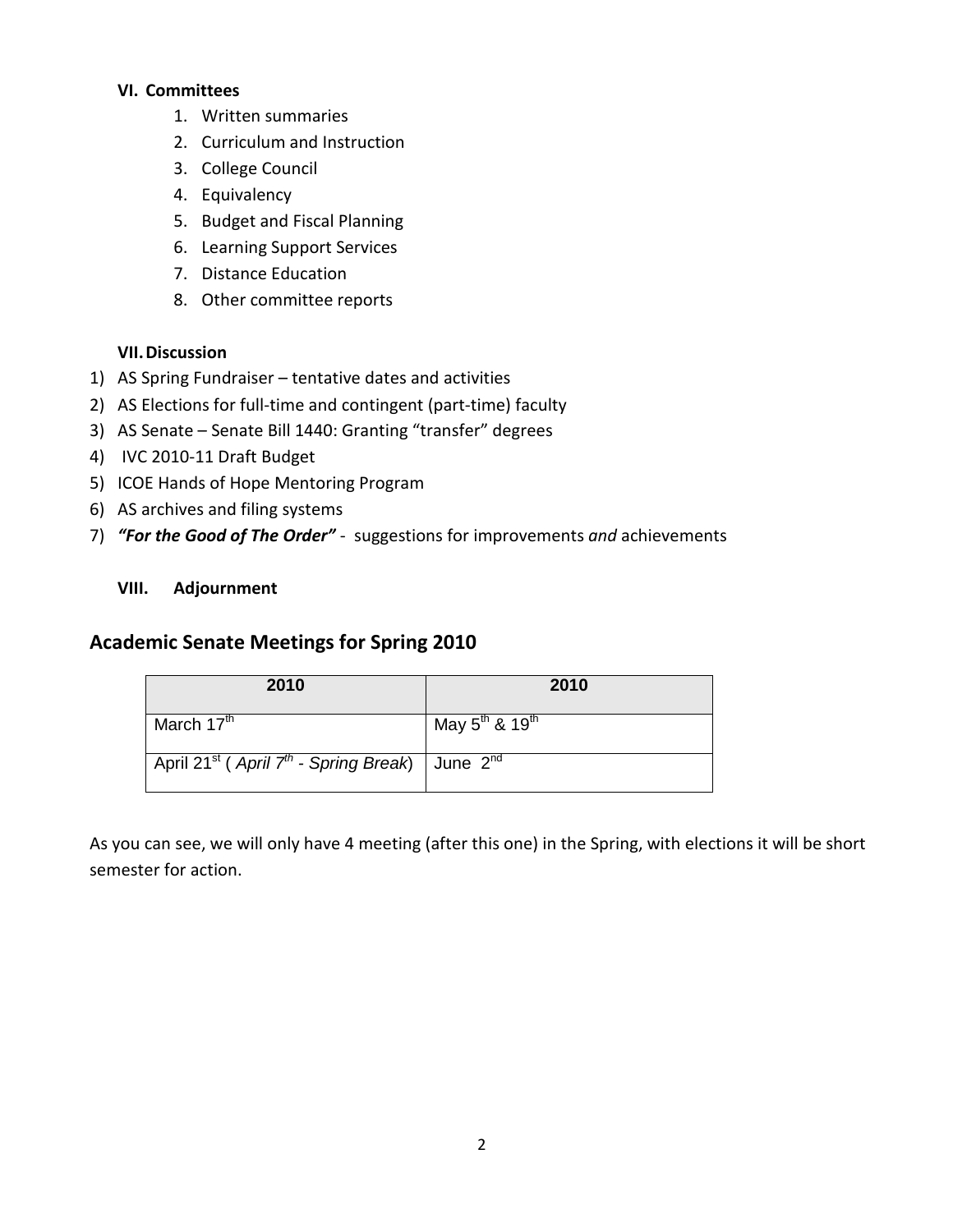## **IVC Academic Senate**

Unapproved Minutes March 3, 2010

I. The meeting was called to order at 1:31 pm by President White.

#### II. **Roll Call**

Present: Krista Byrd, Suzanne Gretz, Daniel Gilison, Cesar Guzman, Michael Heumann, Rosalba Jepson, Eric Lehtonen, Mary Lofgren, Barbara Nilson, Norma Nunez, Thomas Paine, James Patterson, Toni Pfister, Jose Ruiz, Norma Scott, Kevin White, Cathy Zazueta, David Zielinski, Lianna Zhao, Kathy Berry, Bruce Seivertson, Steven Sciaky

Excused: Bruce Seivertson, Norma Scott, Cathy Zazueta

Absent: Russell Lavery

Visitors: Val Rodgers, Taylor Ruhl, Lisa Solomon, Tina Aguirre, Eric Jacobson, Carlos Fuentes, Gaylla Finnell, Frances Beope

#### III. **Visitor Comments**

- Senator Patterson spoke about concerns expressed by many of his colleagues regarding add authorization codes and problems with the current "crashing" system. He suggests that we begin to discuss this issue to find out whether or not the current system is working. He suggested that Gloria Carmona be invited to a future Senate meeting.
- Senator Patterson also noted that he attended the statewide Senate conference on noncredit last Friday (February 26, 2010). He learned that the minimum qualifications for noncredit faculty are legislated, and there are rumors going around that the legislator will be changing these qualifications in the near future. There has been a push to change this and move the authorization over the minimum qualifications to Ed code so that the Senate can have input in this process (as they do with all other minimum qualifications).

#### IV. **Consent Agenda**

- 1. Academic Senate minutes of 2-17-10
- 2. C&I recommendations of 02-04-10: Adopted 02-18-10—Inactive certificate and major
- 3. Distance Education updated purpose statement
	- M/S/C (Patterson/Nunez) to approve the above items.

#### V. **Reports**

- 1. President
	- President White met with Dr. Gould last week and discussed shared governance, bringing in both the Senate and the College Council.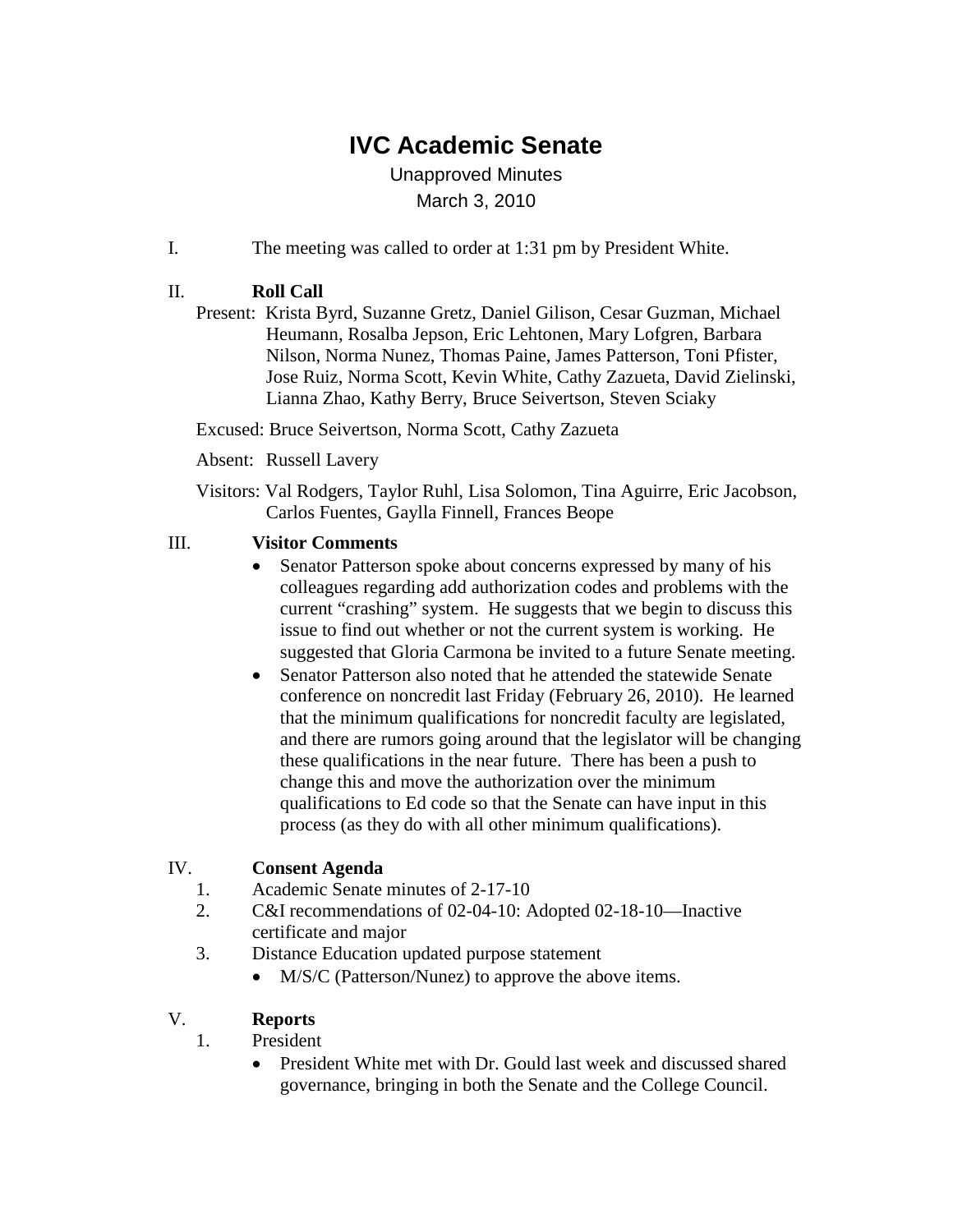- There is an accreditation institute in Newport Beach later in March, and he wondered if the college had plans to send representatives. Vice President Berry noted that no one was attending this year, but reps have attended in the past and will attend in the future. Senator Pfister noted that she may or may not be able to attend.
- 2. Past President
	- Not present
- 3. Treasurer
	- \$5,418.85
- 3. VP of Instruction
	- Berry noted that the enrollment for spring is at 3066, which is a bit lower than initial projections.
	- Berry has been evaluating faculty over the past few weeks. She has been very impressed with the quality of our faculty.
- 4. Chief Financial Officer (CFO)
	- Carlos Fuentes spoke for Vice President Lau. He reported that workload measures have been reduced, so the lower enrollment in Spring is actually in line with the number of students for which we are getting paid.
	- He also noted that some discussion would take place regarding salaries and expenditures at the college. He handed out two pie charts comparing all the expenditures by category to better explain the financial problems in the college. Our expenditures are exceeding our revenues, he said.
- 5. Basic Skills Institute (BSI) Coordinator
	- Not present
- 6. Student Learning Outcomes (SLO) Coordinator
	- Senator Pfister stated that she has been working on accreditation. She also sent out emails to the faculty regarding SLOs. She gave a list of all courses to chairs and coordinators to ensure that a person is assigned to each course taught on campus.
	- Note that people need to send her a hard copy of the cycle assessment forms, rather than emailing them to her. They are all going into a binder.
	- She asked whether the cycle assessments should be posted online. Berry noted that the accreditation commission needs to be able to see them before they come to campus. Gaylla Finnell noted that many other colleges make these assessments available online.
- 7. Associate Student Government (ASG) President
	- ASG President Sciaky noted that the ASG met last week. Some members resigned or transferred to four-year colleges. They are looking to fill the remaining positions by next week.
	- The student health fair is scheduled for March 17, but it may change due to scheduling conflicts.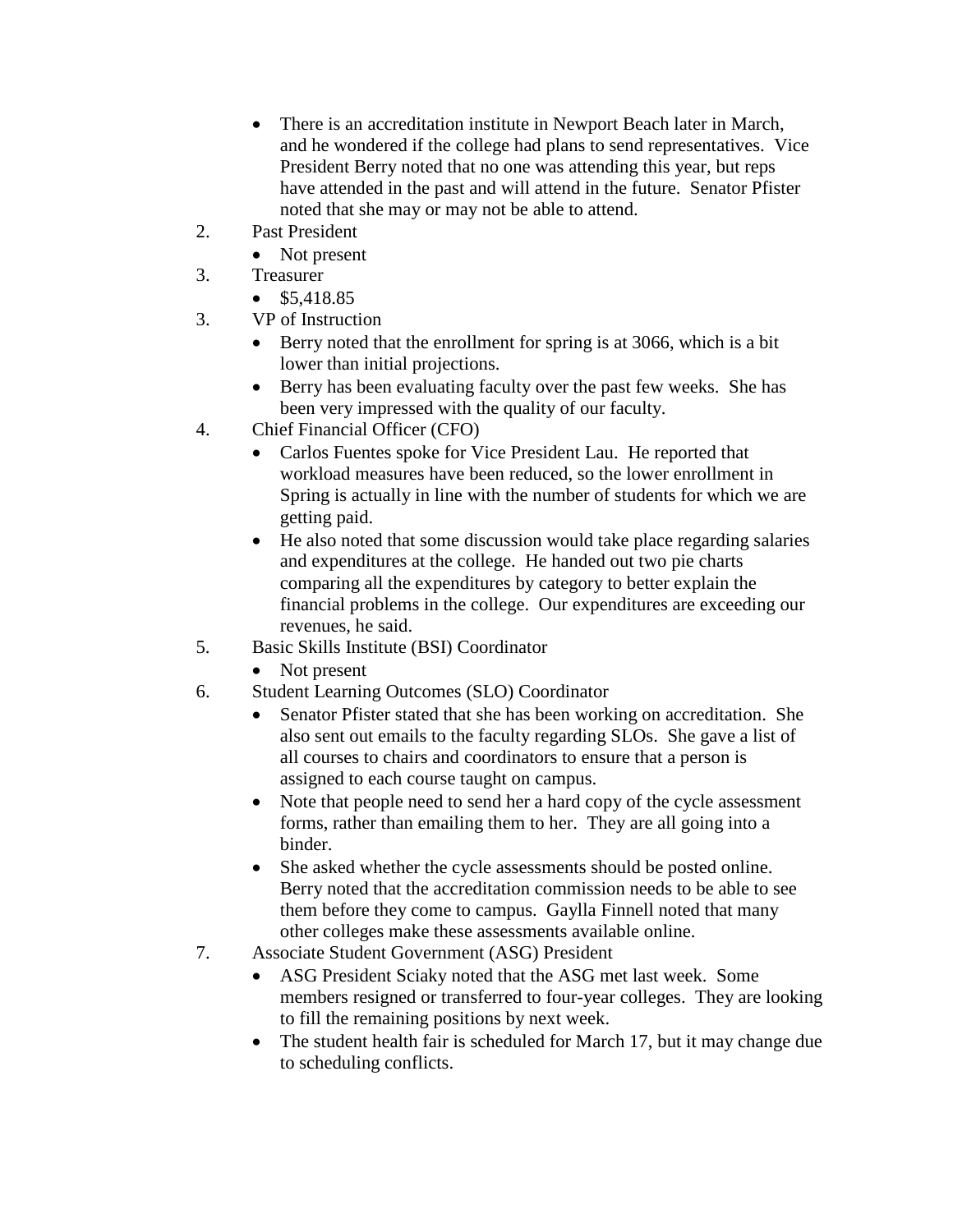- On March 4, there is a statewide day of action by all community college student groups. There will be a voter registration drive scheduled at IVC.
- Senator Heumann announced that the senate election for the 2010-2011 President and the three at-large representatives (terms will go from 2010-2013) would be held on March 31, 2010. The notice of elections will be sent out after the Senate meeting. Nominations will be due on March 24.
- Senator Heumann also announced that there would be a special election for a part-time representative to finish the 2009-10 term vacated by Jean Montenegro.

#### VI. **Academic and Professional Matters**

- 1. Accreditation Midterm Progress Report Approval
	- M/S/C (Patterson/Gretz) to approve the report
	- Berry said that she and Dr. Gould spoke to the chair of the commission yesterday (March 2). During this meeting, they learned that we were continued on warning status because the commission needed to come to campus before they removed us from warning status. This visit will take place in March. When they arrive, they will want evidence for recommendation one (planning) and recommendation five (technology).
	- She thanked the writing team for the progress report: Tina Aguirre, Taylor Ruhl, Val Rodgers, Michael Heumann, David Zielinski, James Patterson, all division chairs and division secretaries
- 2. Academic Reorganization—6 dean structure job descriptions & support details
	- M/S/C (Pfister/Patterson) to move the action item to a discussion item
	- The department chair positions would still be 199-day positions (like the current division chairs)
	- Senator Lehtonen asked who would be in charge of scheduling, the dean or the department chair. Berry noted that it would be a collaborative task (just as it is now). The dean would be accountable for delivering the schedule, but the schedule would be done in collaboration with the faculty and the department chair.
	- Senator Patterson noted that the dean structure would allow for better collaboration (something that is difficult to achieve now).
	- Senator Byrd noted that she felt the job description for a department chair seems very similar to the job description for a division chair. Berry noted that the job description for a department is actually only half the size of the proposed department chair description.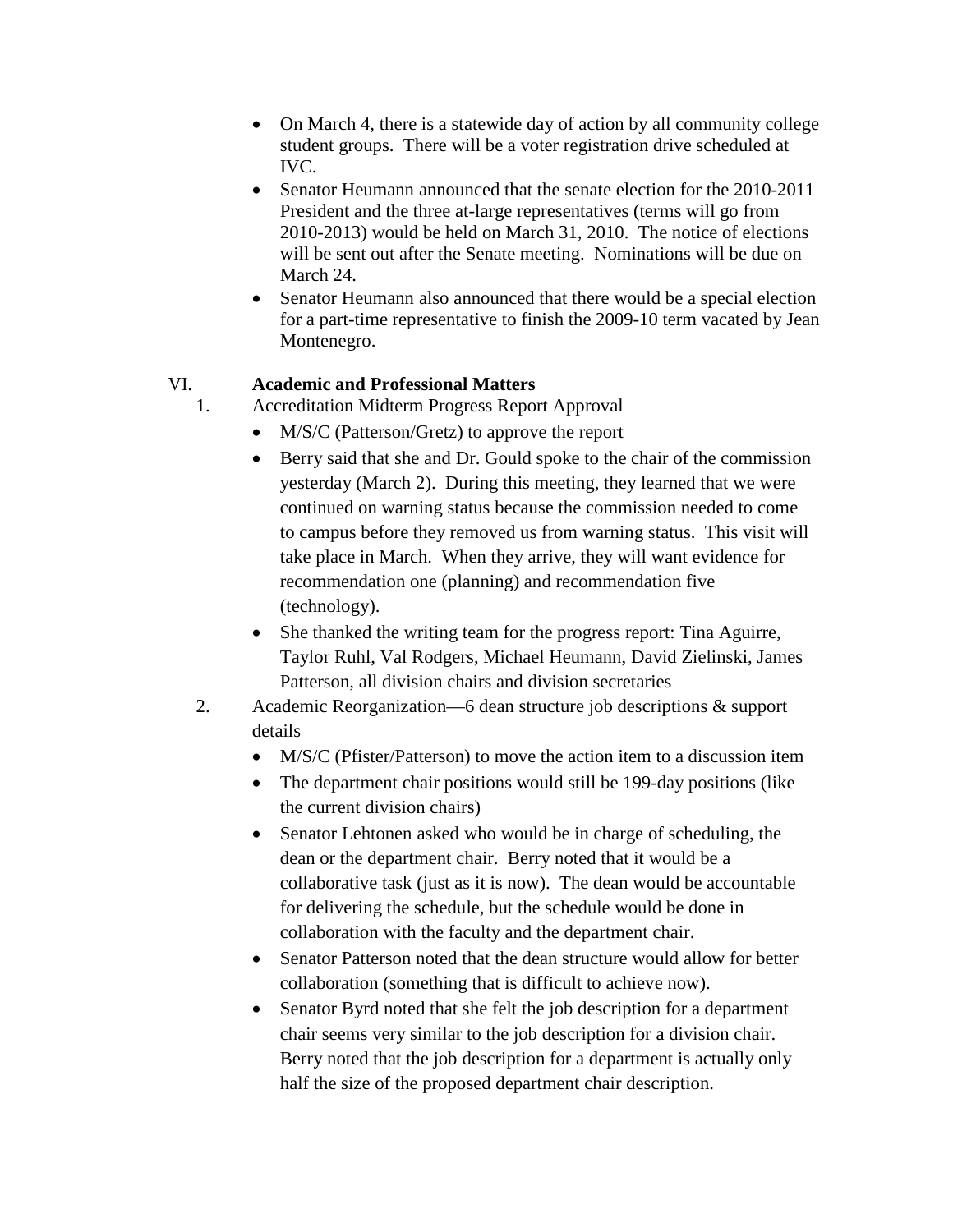- The question of reassign time for the department chair was then discussed. Berry noted that the "break-even" point for the college as far as cost was concerned was nine units of release time.
- Berry noted that the dean will be responsible for program review, accreditation, and evaluations for faculty, both tenure-track and adjunct. The dean will also be responsible for getting schedules in on time. The department chairs will function more like current coordinators. The departments are smaller and the workloads should be less.
- Lisa Solomon asked whether department chairs would be 199-day positions. Berry noted that they would.
- Senator Gilison asked about evaluating faculty and tenure committees and the roles that the deans would play in these committees. Berry noted that she would designate deans to serve on the committees. She noted that the current tenure system is broken (particularly the timeline) and needs to be evaluated and revised, and that should be a priority of the Senate. She would like to see the tenure committee expanded, possibly to mirror the tenure process used at Riverside Community College.
- Senator Lehtonen and Senator Patterson inquired about the concept of a "teaching dean." Berry noted that this is unlikely given the workload of the dean positions. Lehtonen noted that the deans should only teach during off-hours. Frances Beope and Krista Byrd agreed.
- 3. Appointment of committee assignments
	- M/S/C (Patterson/Nunez) to approve Javier Rangel to be the faculty representative for the EEO committee.
- 4. Cesar Chavez resolution— $2<sup>nd</sup>$  reading (adding it as an official holiday or "teaching day")
	- The original resolution was revised to indicate support for a teaching day rather than a holiday.
	- The motion was passed unanimously.
- 5. Contingent faculty resolution— $2<sup>nd</sup>$  reading (creating a comprehensive program for IVC part-timers)
	- Byrd asked whether the dean positions would help facilitate this process. Berry noted that it would. Eric Jacobson noted that he was not certain, but this was a serious issue that needed to be addressed. Berry felt this was a phenomenal resolution and we desperately need more training for our part-timers.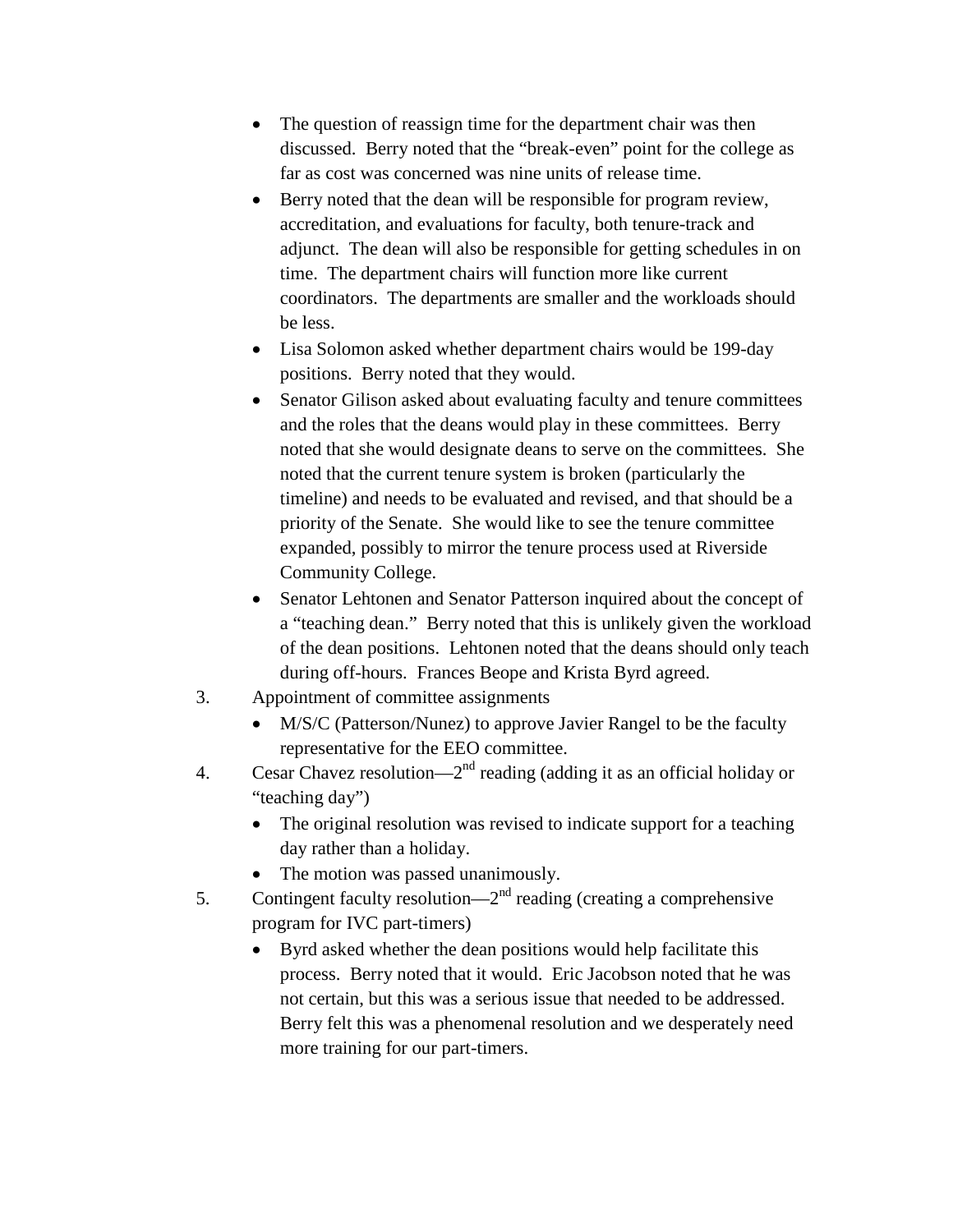- Senator Gretz suggested that some changes be made to the wording within the resolution. The mover and seconder agreed to these changes.
- The motion was passed unanimously.
- 6. Credit-by-exam policy revision— $1<sup>st</sup>$  reading
	- M/S (Patterson/Zhao) to approve this resolution.
	- Frances Beope spoke for Carol Lee and stated that the number of units a student can receive through credit by exam is fifteen units per semester and twenty-five total. The average total number is fifteen units. Therefore, she recommends that we change the twenty-five-unit cap to fifteen units.
	- She would also like to point out that, under the business procedures, there is a proposal to change the fee from \$150 per exam. She wondered if this fee was per unit or per exam.
- 7. AS Committee/Subcommittee Webpage Updating Resolution
	- Senator Patterson motioned to authorize the Senate President to direct all committees and subcommittees reporting to the Academic Senate to update their respective web pages. Current/Updated web pages should include (at the least) the Purpose of the committee, the Composition (membership), and Regular meeting dates/times (if appropriate). Heumann seconds. The motion was approved unanimously.

#### **VII. M/S/C (Heumann/Guzman) to adjourn the meeting at 3:10 pm.**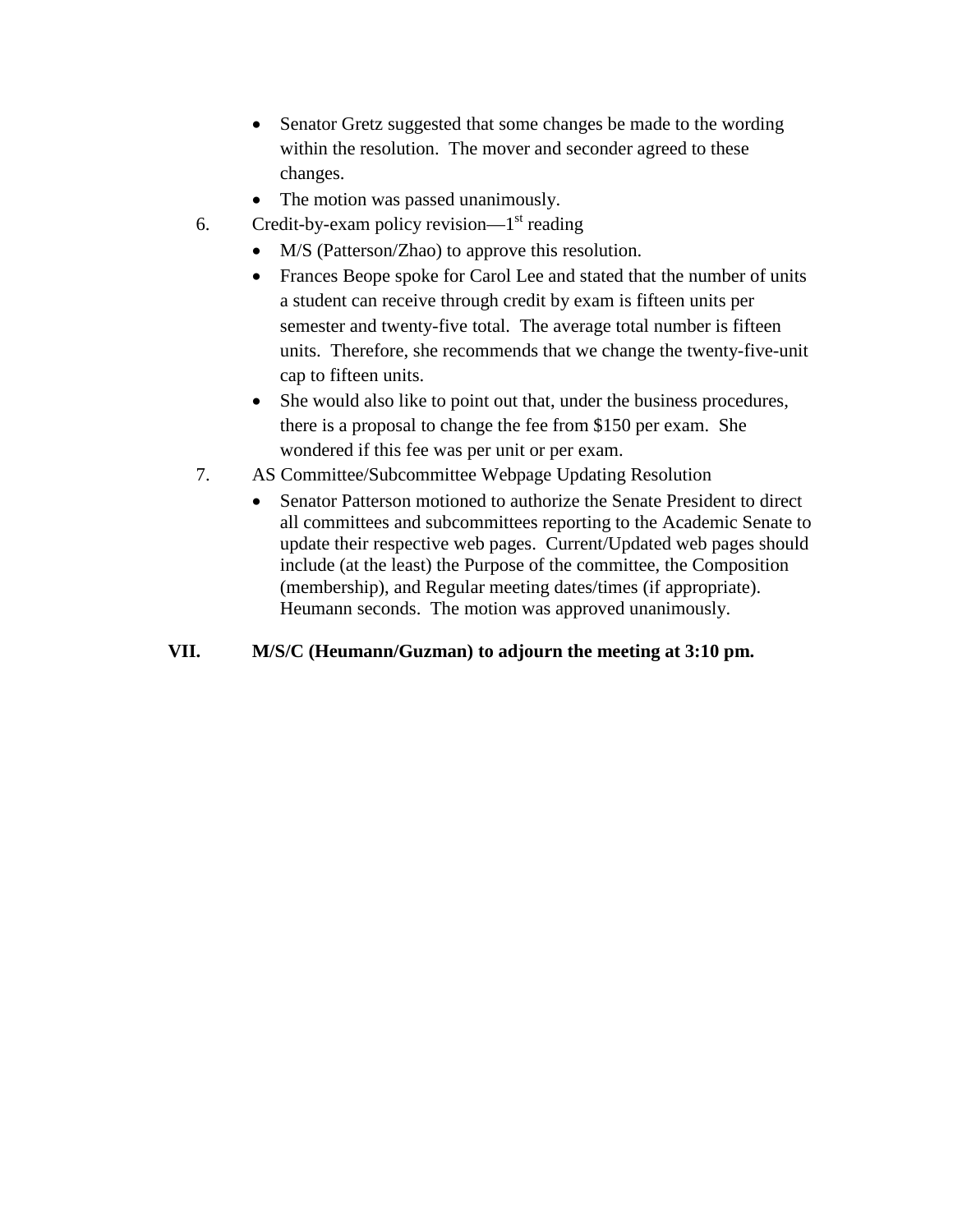# *Distance Education Committee Position Papers 2009-2010*

#### *Table of Contents*

| <b>Title</b>                                                                          | Page<br><b>Number</b> |
|---------------------------------------------------------------------------------------|-----------------------|
| <b>Distance Education Course Load</b>                                                 | 2                     |
| <b>Online Course Enrollment Limits</b>                                                | 3                     |
| <b>Online Office Hours</b>                                                            | $\overline{4}$        |
| Evaluation of Online or Hybrid Faculty as Part of the Tenure Review<br><b>Process</b> | 5                     |
| Stipend for DE Development                                                            | 6                     |
| Intellectual Property Rights for DE                                                   | $\overline{7}$        |
| Sick Leave for DE                                                                     | 9                     |
| <b>Right of First Refusal</b>                                                         | 10 <sup>°</sup>       |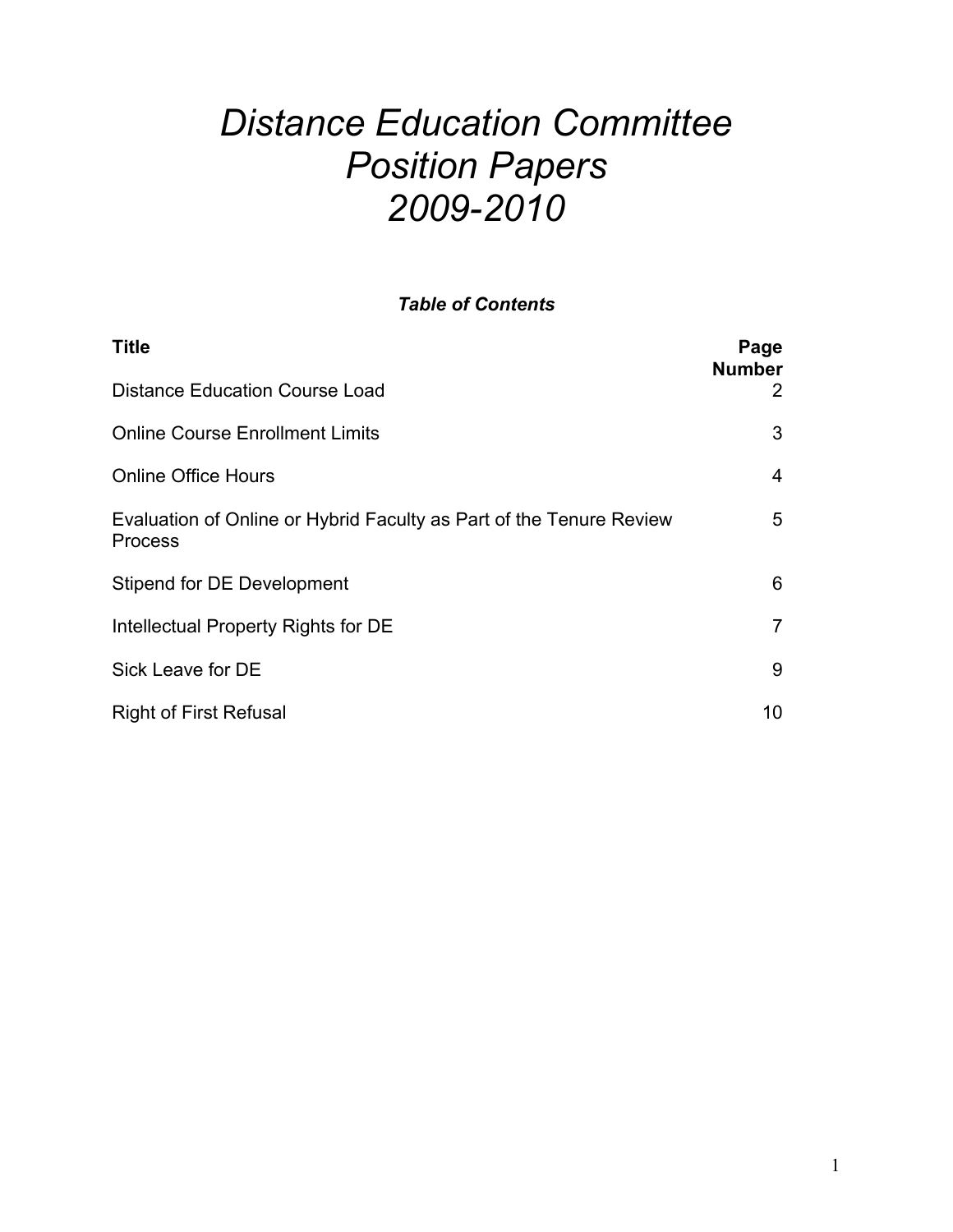*Committee: DE Committee Committee Topic: Course Load*

#### **Distance Education Course Load**

#### **Statement of Current Policy**

• No more than 40% of contract load (two [2] courses or six [6] units whichever is lesser) may be taught as distance education, or online, in any given fall or spring semester. (CCA/CTA/NEA Agreement 15.11)

• Faculty who teach four and five credit courses are limited to one DE course, whereas faculty teaching three credit courses may teach two DE courses per term.

#### **DE Committee Involvement and Previous Actions**

• DE course demand has increased steadily since the first online courses were offered in 2005.

• ACCESO researched and surveyed faculty opinions in Spring and Summer 2009.

• The DE Committee reviewed the results of the surveys and discussed the item on June 3, 2009, September 17, 2009, and October 15, 2009.

#### **DE Committee Position**

• In order to increase class availability and meet student demand, the available DE course load limit for faculty should be increased.

• DE committee recommends increasing the allowable DE course load for faculty. However, the limit should not be eliminated entirely. It is believed that eliminating the limit would allow some faculty to teach fully online, and before that can happen many other issues need to be addressed concerning committee work, office hours, etc.

**IT IS THE POSITION OF THE DISTANCE EDUCATION COMMITTEE** that the best practice for Imperial Valley College is as follows:

The faculty's DE course load should be set at 67% of contract load (three [3] courses or ten [10] units, whichever is less) in any given fall or spring semester.

*NOTE: It is acknowledged that all matters pertaining to hours, wages, and working conditions must be negotiated between the District and Union. The position of the DE Committee is provided to assist in the development of best practices for Imperial Valley College and in no way attempts to bypass the process of collective bargaining.* 

#### **CERTIFICATION**

*Signature of Chair*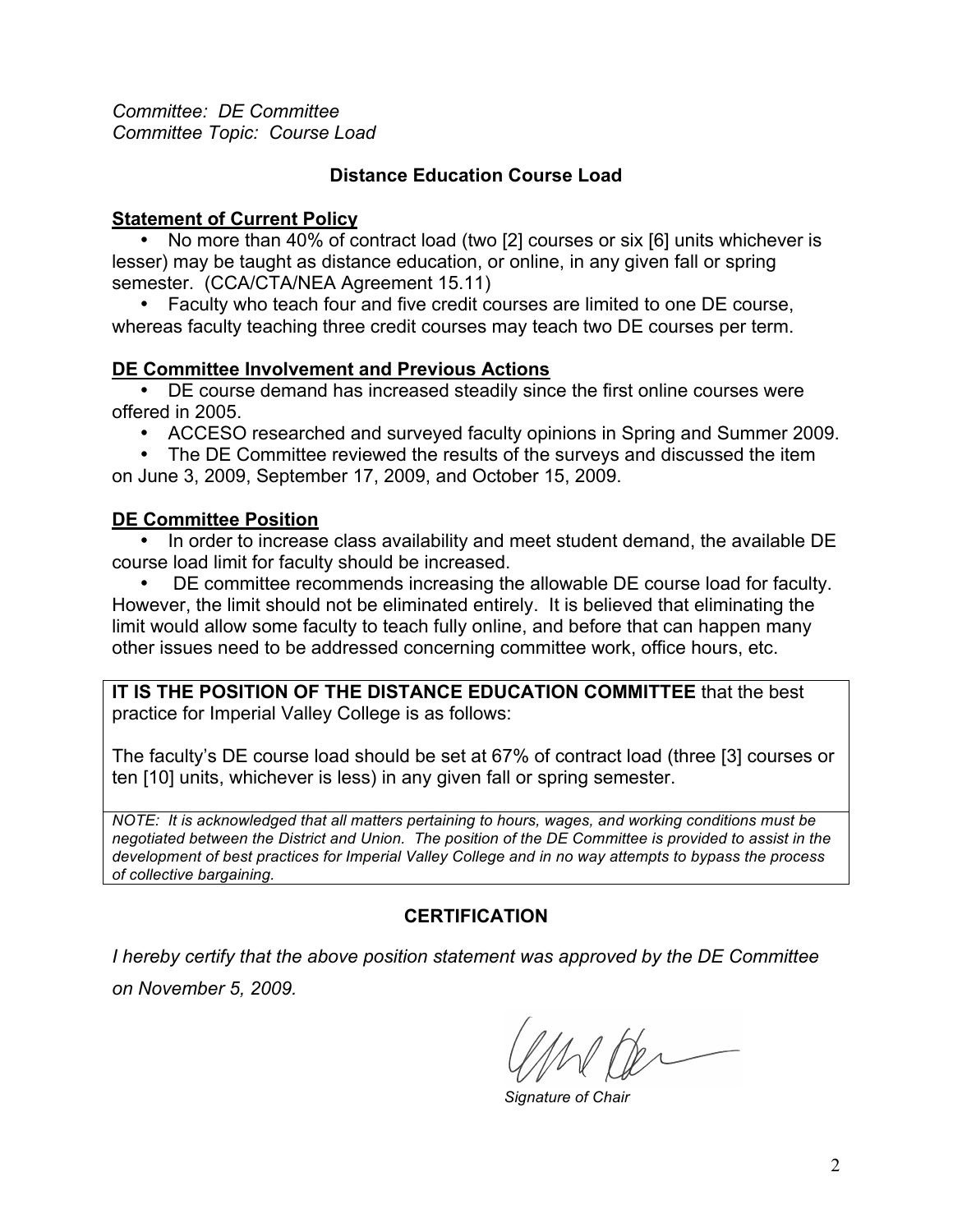*Committee: DE Committee Committee Topic: Online Course Enrollment Limits* 

#### **Online Course Enrollment Limits**

#### **Statement of Current IVC Policy**

• The enrollment limit of an online course is equal to its face-to-face counterpart.

• There are varying enrollment limits for online courses, ranging from 20 to 40 students.

#### **DE Committee Involvement and Previous Actions**

• The DE Committee discussed online course enrollment limits on October 15, 2009, and again on November 5, 2009.

• The DE Committee recognizes that online courses often need more preparation and personal interaction for student success than their face-to-face counterparts.

• The DE Committee acknowledges that most research in the area of online course enrollment recommends course sizes in a range of 15 to 25 students.

#### **DE Committee Position**

• The DE Committee acknowledges that course time requirements for preparation, course management and effective communication are often greater in online courses than in their face-to-face counterparts.

• The DE Committee agrees that online courses and their face-to-face counterparts should be examined independently to determine the optimum enrollment limits for quality education.

**IT IS THE POSITION OF THE DISTANCE EDUCATION COMMITTEE** that the best practice for Imperial Valley College is as follows:

Enrollment limits for online courses should be established independently from their faceto-face counterparts, ensuring optimum enrollment for quality education.

*NOTE: It is acknowledged that all matters pertaining to hours, wages, and working conditions must be negotiated between the District and Union. The position of the DE Committee is provided to assist in the development of best practices for Imperial Valley College and in no way attempts to bypass the process of collective bargaining.* 

#### **CERTIFICATION**

*I hereby certify that the above position statement was approved by the DE Committee* 

*on November 19, 2009.* 

*Signature of Chair*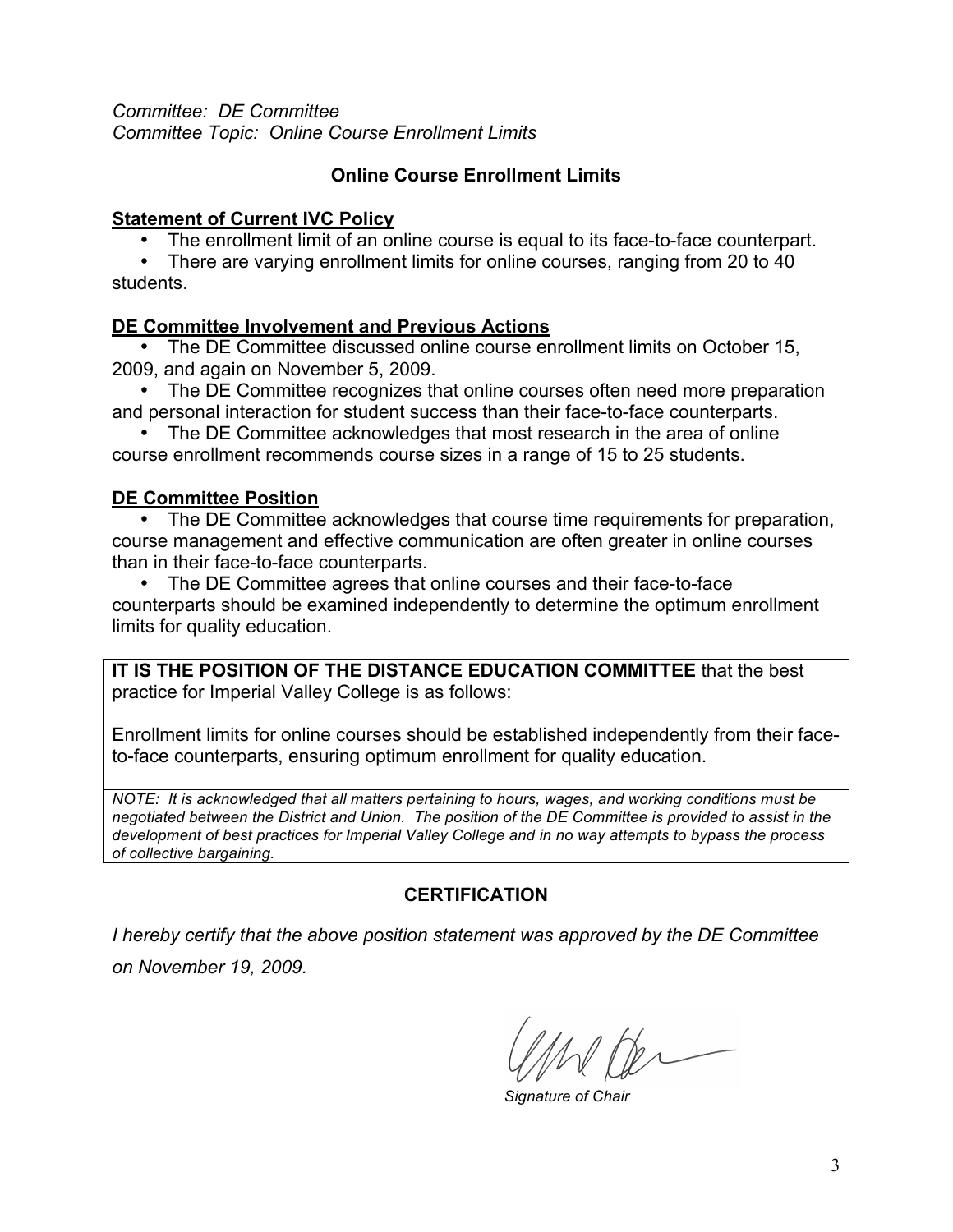*Committee: DE Committee Committee Topic: Online Office Hours*

#### **Online Office Hours**

#### **Statement of Current Policy**

• Currently, faculty members are requited to hold five (5) hours of office hours each semester.

• According to the current CTA contract, faculty teaching online/hybrid classes can hold one of those five office hours online.

#### **DE Committee Involvement and Previous Actions**

• The DE Committee discussed this issue at the October 15, 2009, and the November 5, 2009, meetings.

#### **DE Committee Position**

• The Committee believes that the online office hour limit should be in proportion to the number of online/hybrid classes a given instructor teaches as part of their regular course load.

• In other words, instructors teaching two online classes (six units, or 2/5ths of a full load) should be allowed to hold two of the five office hours online.

**IT IS THE POSITION OF THE DISTANCE EDUCATION COMMITTEE** that the best practice for Imperial Valley College is as follows:

The online office hour limit should be revised to allow faculty members to hold office hours online in proportion to the number of online/hybrid classes that they teach.

*NOTE: It is acknowledged that all matters pertaining to hours, wages, and working conditions must be negotiated between the District and Union. The position of the DE Committee is provided to assist in the development of best practices for Imperial Valley College and in no way attempts to bypass the process of collective bargaining.* 

#### **CERTIFICATION**

 $\sqrt{h}$ 

*Signature of Chair*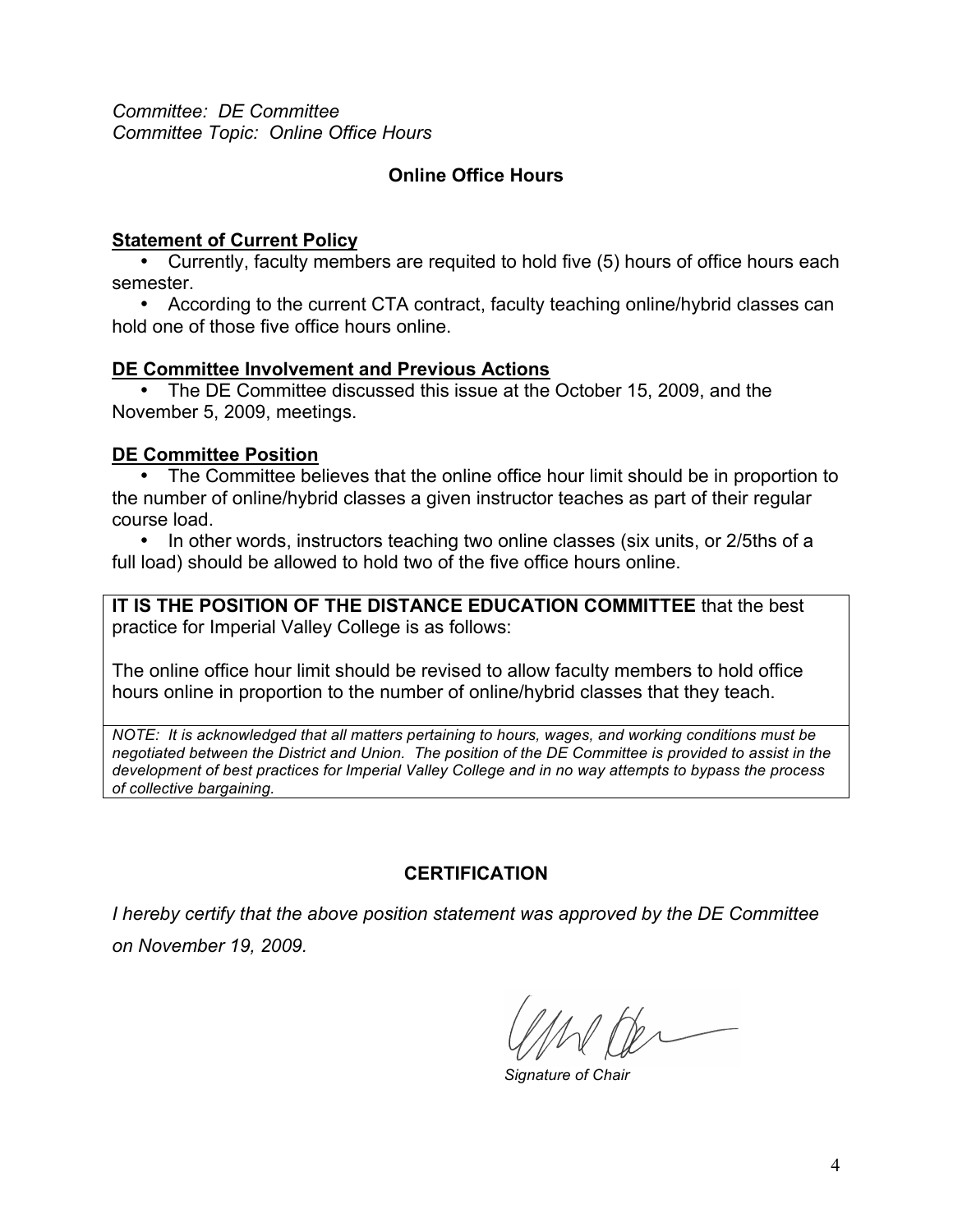*Committee: DE Committee Committee Topic: Evaluation of Online or Hybrid Faculty as Part of the Tenure Process*

#### **Evaluation of Online or Hybrid Faculty as Part of the Tenure Process**

#### **Statement of Current Policy**

• According to section 10.7 of the current Agreement between the CTA and the District:

However, for teaching faculty members who regularly teach online courses as part of their teaching load, the online course evaluation may be used by the evaluation team as an additional peer review of teaching in the contract, regular or tenure review facets of faculty evaluation, though it may not take the place of the formal classroom observations as described in Articles 10 and 11 of this agreement.

#### **DE Committee Involvement and Previous Actions**

• The DE Committee discussed this issue on February 25, 2010

#### **DE Committee Position**

• Online/hybrid courses taught at IVC need to be part of the regular tenure review process for all online instructors.

**IT IS THE POSITION OF THE DISTANCE EDUCATION COMMITTEE** that the best practice for Imperial Valley College is as follows:

The language in 10.7 should be changed to indicate that online course evaluation **should** (not may) take place for those teaching online/hybrid classes. Further, the evaluation of online/hybrid classes should also extend to the post-tenure review process.

*NOTE: It is acknowledged that all matters pertaining to hours, wages, and working conditions must be negotiated between the District and Union. The position of the DE Committee is provided to assist in the development of best practices for Imperial Valley College and in no way attempts to bypass the process of collective bargaining.* 

#### **CERTIFICATION**

 $M/m$ 

*Signature of Chair*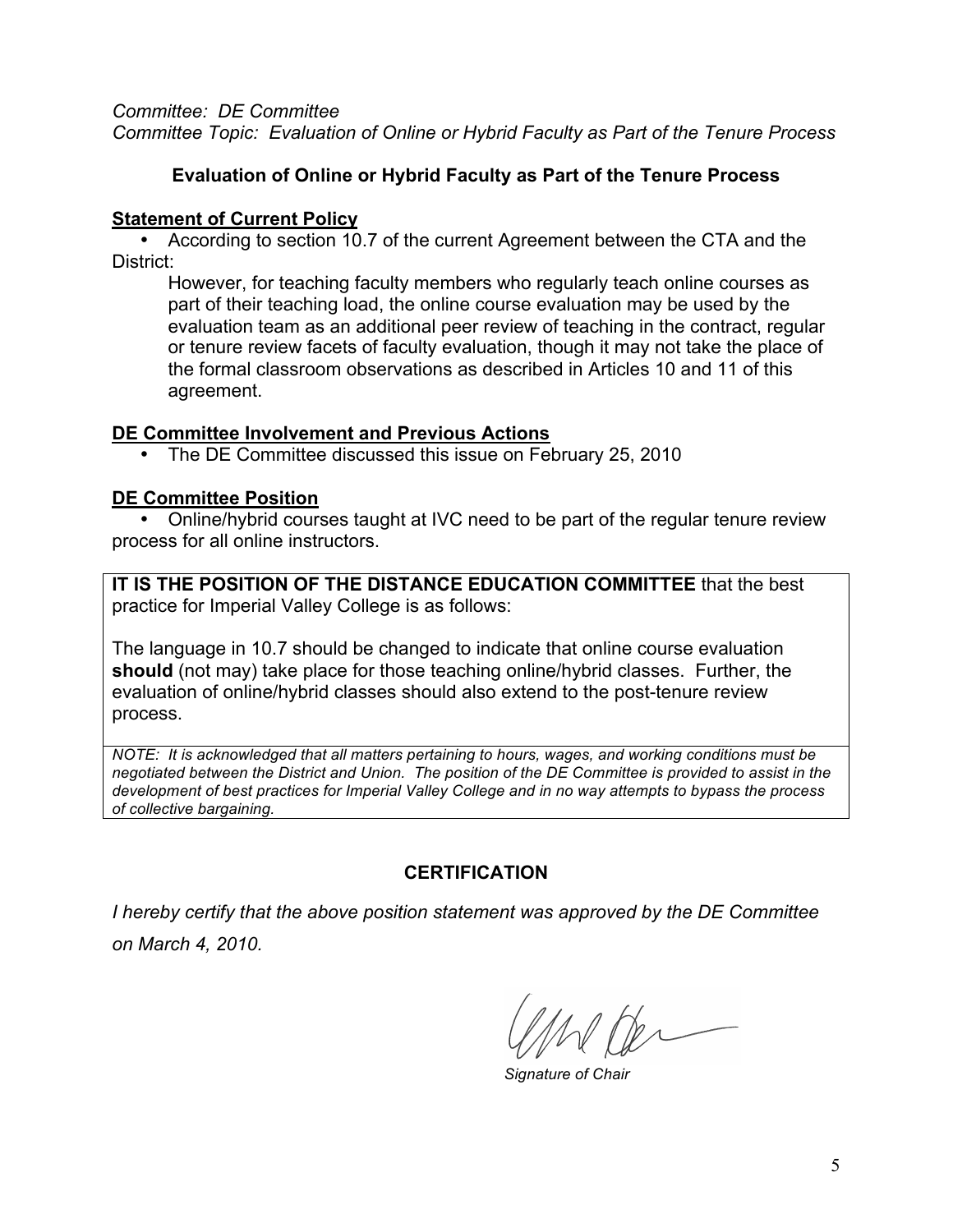*Committee: DE Committee Committee Topic: Stipends for DE Development*

#### **Stipend for DE Development**

#### **Statement of Current Policy**

According to the Agreement, section 17.14.1,

Compensation of \$540 per lecture unit shall be granted to the faculty member who successfully develops and delivers a complete distance education, or on-line course, for the first time, provided such course is operating on the official census date for the course. If another unit member develops or delivers the same or a different version of the same course during a subsequent semester, no stipend will be paid to this second unit member. For the purposes of this paragraph only, if a unit member develops an on-line non-credit course; one unit shall be defined as the equivalent of 18 hours of non-credit instruction. Payment for such course development shall be paid in one lump sum payment after the end of the semester in which the newly developed course was first offered.

#### **DE Committee Involvement and Previous Actions**

• The DE Committee discussed this issue on February 25, 2010

#### **DE Committee Position**

• Compensation is an important issue for IVC, not only because of the financial problems throughout the state and the nation but also because the ACCESO Project, which funded all DE development stipends, will end in June 2010.

**IT IS THE POSITION OF THE DISTANCE EDUCATION COMMITTEE** that the best practice for Imperial Valley College is as follows:

In order to increase our online course offerings and to encourage teachers to develop new online courses, we recommend compensation of some sort. However, alternate forms of compensation would be acceptable if they were deemed valid and mutually agreed upon.

*NOTE: It is acknowledged that all matters pertaining to hours, wages, and working conditions must be negotiated between the District and Union. The position of the DE Committee is provided to assist in the development of best practices for Imperial Valley College and in no way attempts to bypass the process of collective bargaining.* 

#### **CERTIFICATION**

Whi

*Signature of Chair*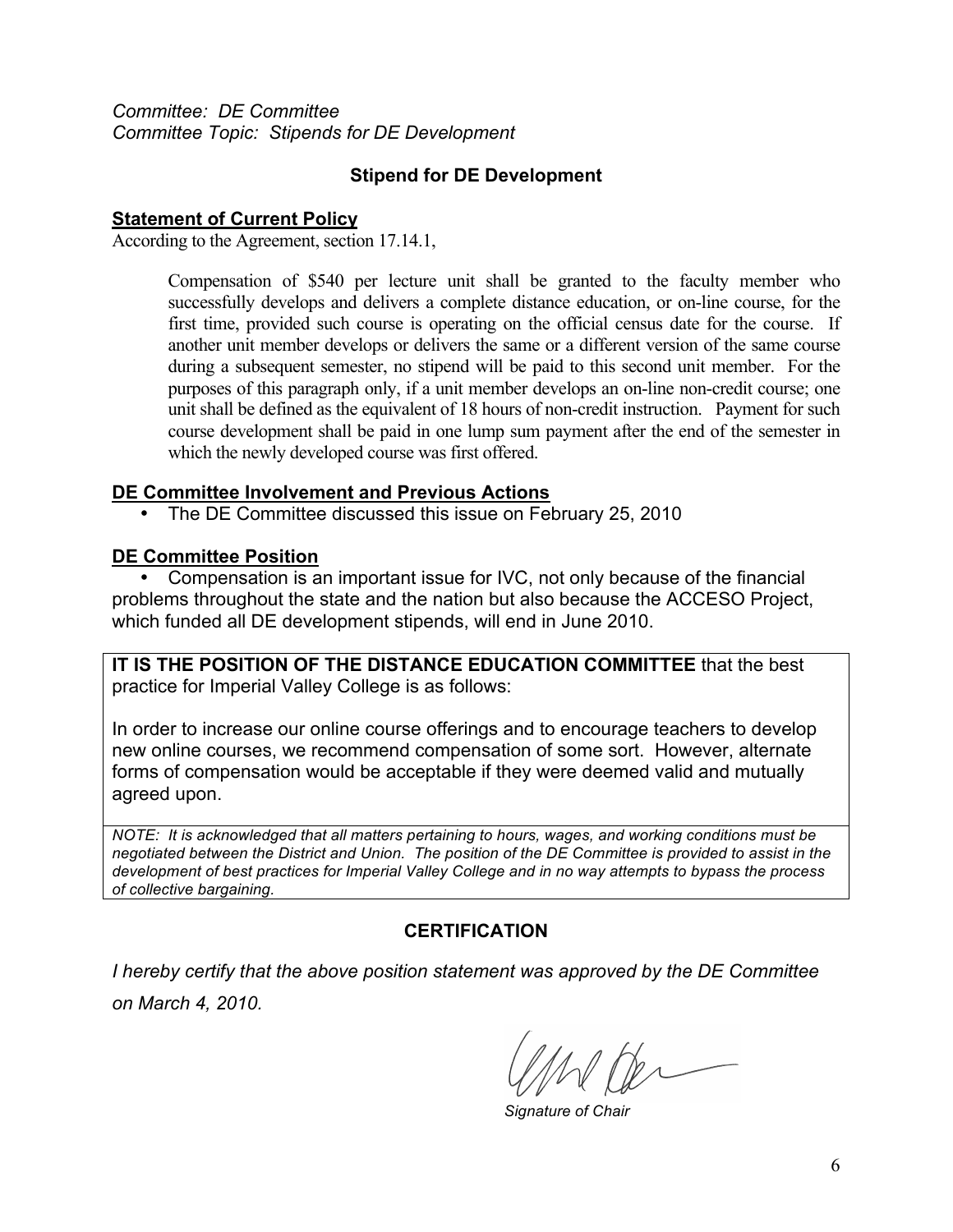*Committee: DE Committee Committee Topic: Intellectual Property Rights for DE*

#### **Intellectual Property Rights for DE**

#### **Statement of Current Policy**

According to the Agreement, section 21.6,

A unit member who develops on-line or distance education course for which s/he has been compensated through a stipend by the District or a District controlled grant is the joint owner of the distance education course with the District. The unit member retains the right to use the course materials at Imperial Valley College and at any other college at which the unit member is teaching or may in the future teach. The unit member is required to submit a complete copy of the distance education course, exclusive of student records, to the Distance Education Office. A copy of the distance education course shall be retained by the Distance Education Office and may be made available for the use of other faculty members at Imperial Valley College who may be assigned to teach the same course in the future. Neither the District nor the unit member has the right to commercially sell the distance education course to a third party without the express permission of the other party.

Unit members who develop an on-line or distance education course and receive no compensation from the District or from a District controlled grant or project retain exclusive rights in that course and have no obligation to share the course materials with the District, or any other party.

#### **DE Committee Involvement and Previous Actions**

• The DE Committee discussed this issue on February 25, 2010

#### **DE Committee Position**

• Intellectual property is a key issue for online programs throughout the United States.

**IT IS THE POSITION OF THE DISTANCE EDUCATION COMMITTEE** that the best practice for Imperial Valley College is as follows:

The current language should be modified to indicate that an online instructor is only required to turn in his/her course materials to the DE office once (after the course has been taught for the first time).

*NOTE: It is acknowledged that all matters pertaining to hours, wages, and working conditions must be negotiated between the District and Union. The position of the DE Committee is provided to assist in the development of best practices for Imperial Valley College and in no way attempts to bypass the process of collective bargaining.* 

#### **CERTIFICATION**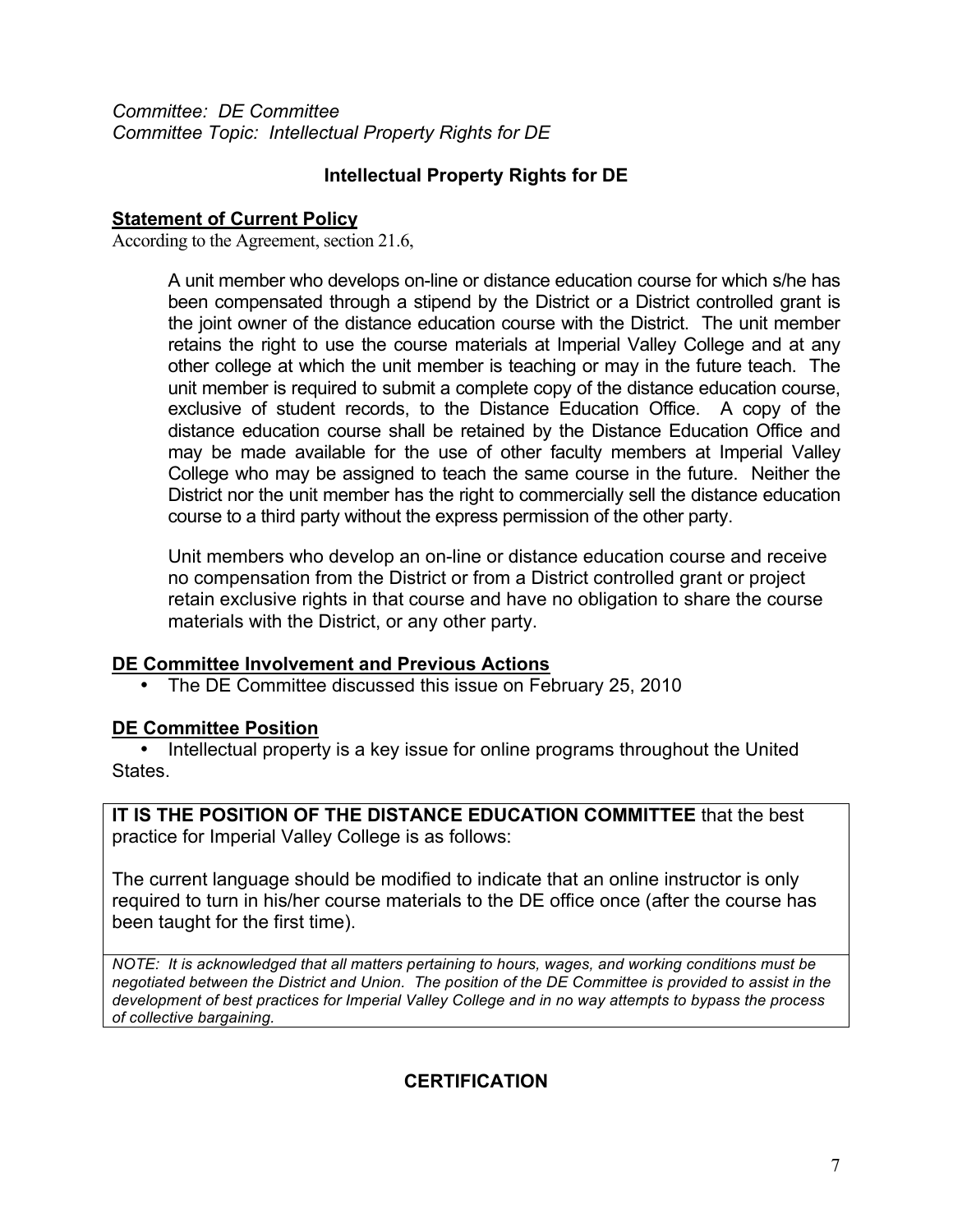1 Der

*Signature of Chair*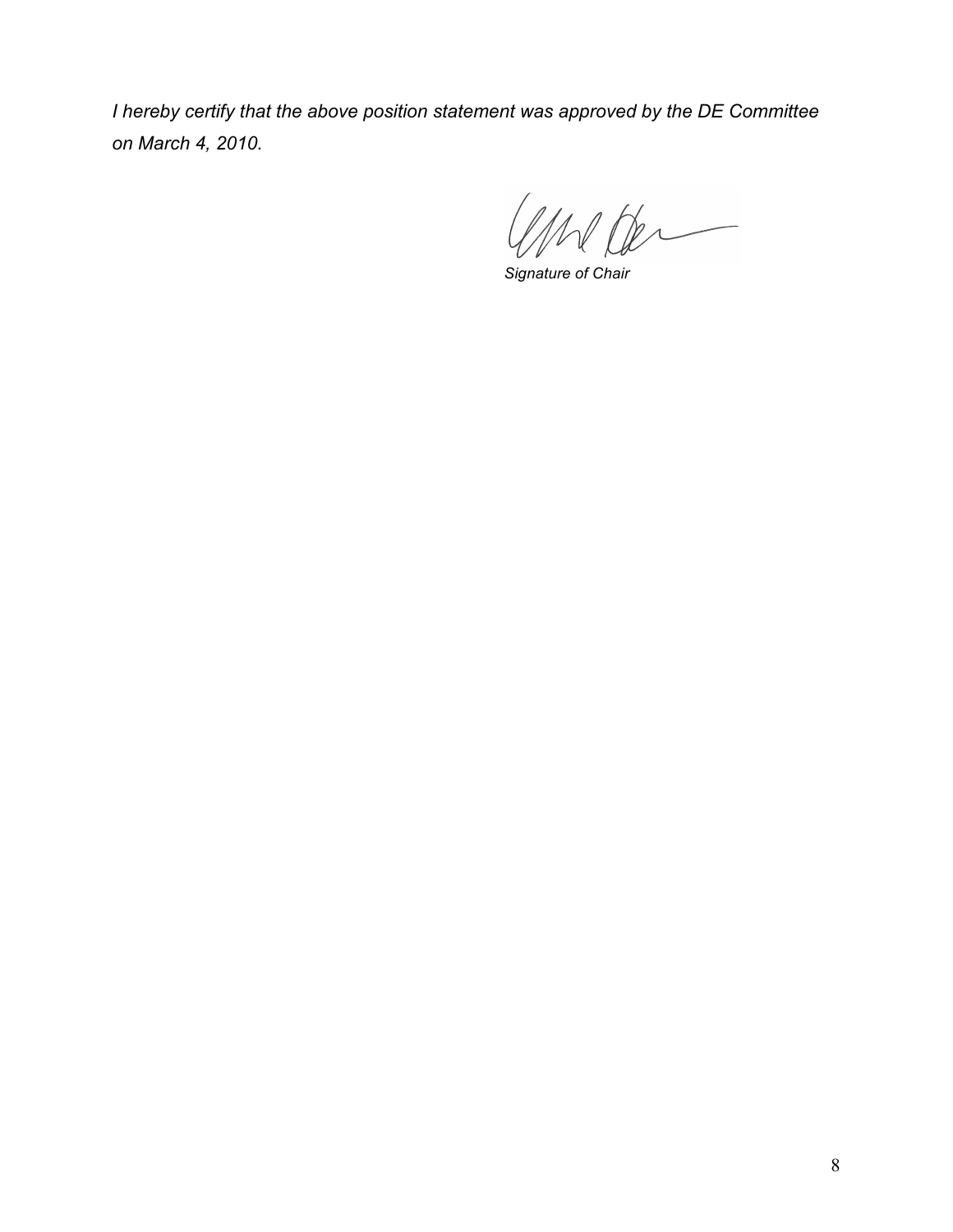*Committee: DE Committee Committee Topic: Sick Leave and DE*

#### **Sick Leave and DE**

#### **Statement of Current Policy**

• According to the Agreement, section 6.1.2.4, "Unit members whose teaching assignment, whether as load or overload, includes online or DE courses, shall receive the same number of hours of sick leave as they would be entitled to had the same course been offered as a full-term, traditionally delivered course, whether during the regular semester or during a winter or summer session."

#### **DE Committee Involvement and Previous Actions**

• The DE Committee discussed this issue on February 25, 2010

#### **DE Committee Position**

• It is important to ensure that online/hybrid instructors are treated the same was as other instructors.

• Set forth DE Committee's position statement:

**IT IS THE POSITION OF THE DISTANCE EDUCATION COMMITTEE** that the best practice for Imperial Valley College is as follows:

The language in the current agreement should remain intact.

*NOTE: It is acknowledged that all matters pertaining to hours, wages, and working conditions must be negotiated between the District and Union. The position of the DE Committee is provided to assist in the development of best practices for Imperial Valley College and in no way attempts to bypass the process of collective bargaining.* 

#### **CERTIFICATION**

*Signature of Chair*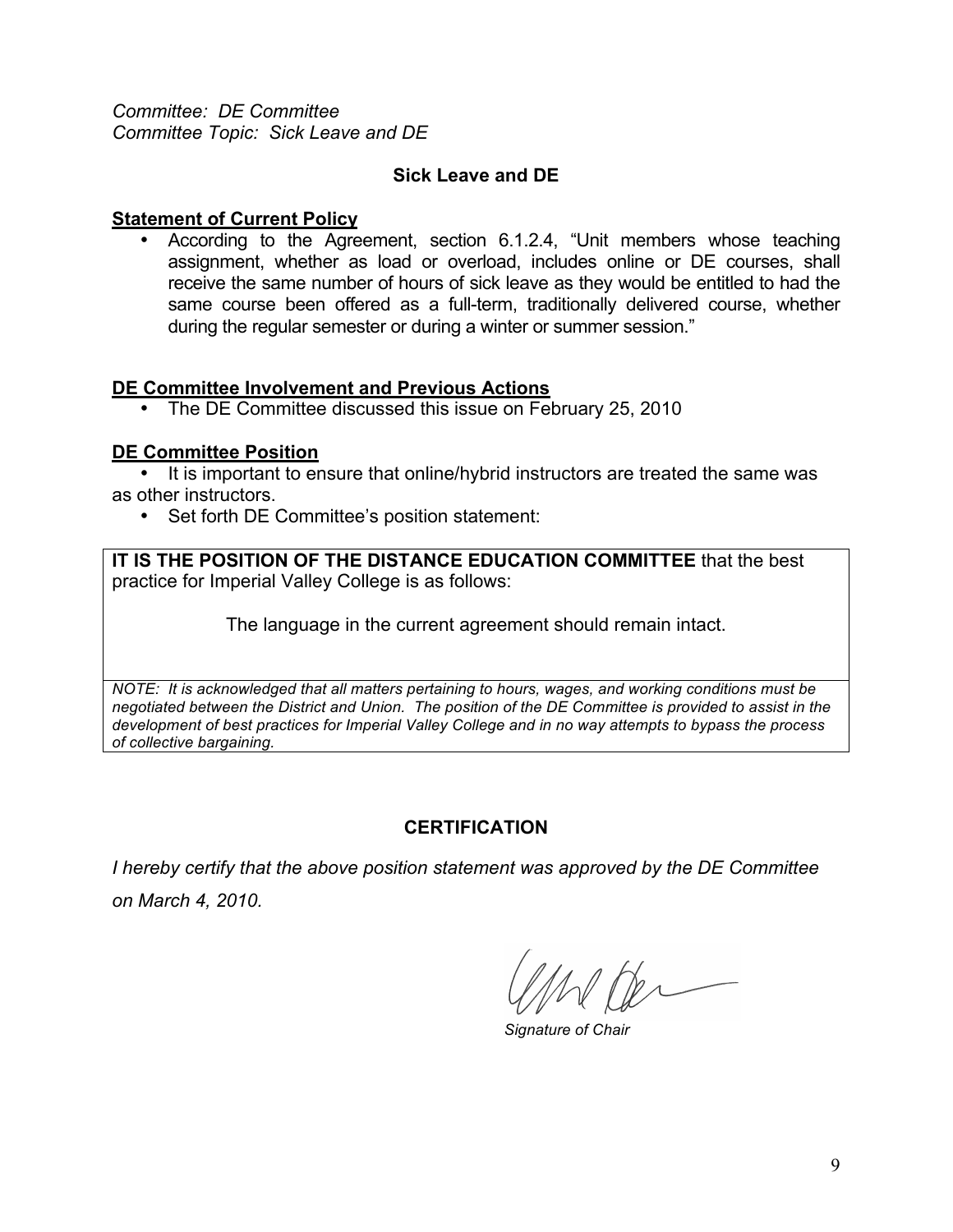*Committee: DE Committee Committee Topic: Right of First Refusal*

#### **Right of First Refusal**

#### **Statement of Current Policy**

• Currently, classes are selected by full-time faculty members within a division based upon seniority or a method agreed upon "through the collegial participation of all effected unit members" (15.15).

• As a result, faculty members who develop an online/hybrid course may not be able to teach that course.

#### **DE Committee Involvement and Previous Actions**

• This issue was discussed at the November 19, 2009, the February 18, 2010, and the February 25, 2010, meetings of the DE Committee.

#### **DE Committee Position**

• This is a central issue for DE faculty because many would not take the time to develop an online class if they were not guaranteed the ability to teach that class.

**IT IS THE POSITION OF THE DISTANCE EDUCATION COMMITTEE** that the best practice for Imperial Valley College is as follows:

If a faculty member develops an online course through the IVC's agreed-upon process spelled out in AP 4021, then the faculty member has the right of first refusal to teach the course in question, regardless of the member's seniority status. This would apply only to the first person to develop and deliver an online version of the course in question.

*NOTE: It is acknowledged that all matters pertaining to hours, wages, and working conditions must be negotiated between the District and Union. The position of the DE Committee is provided to assist in the development of best practices for Imperial Valley College and in no way attempts to bypass the process of collective bargaining.* 

#### **CERTIFICATION**

*Signature of Chair*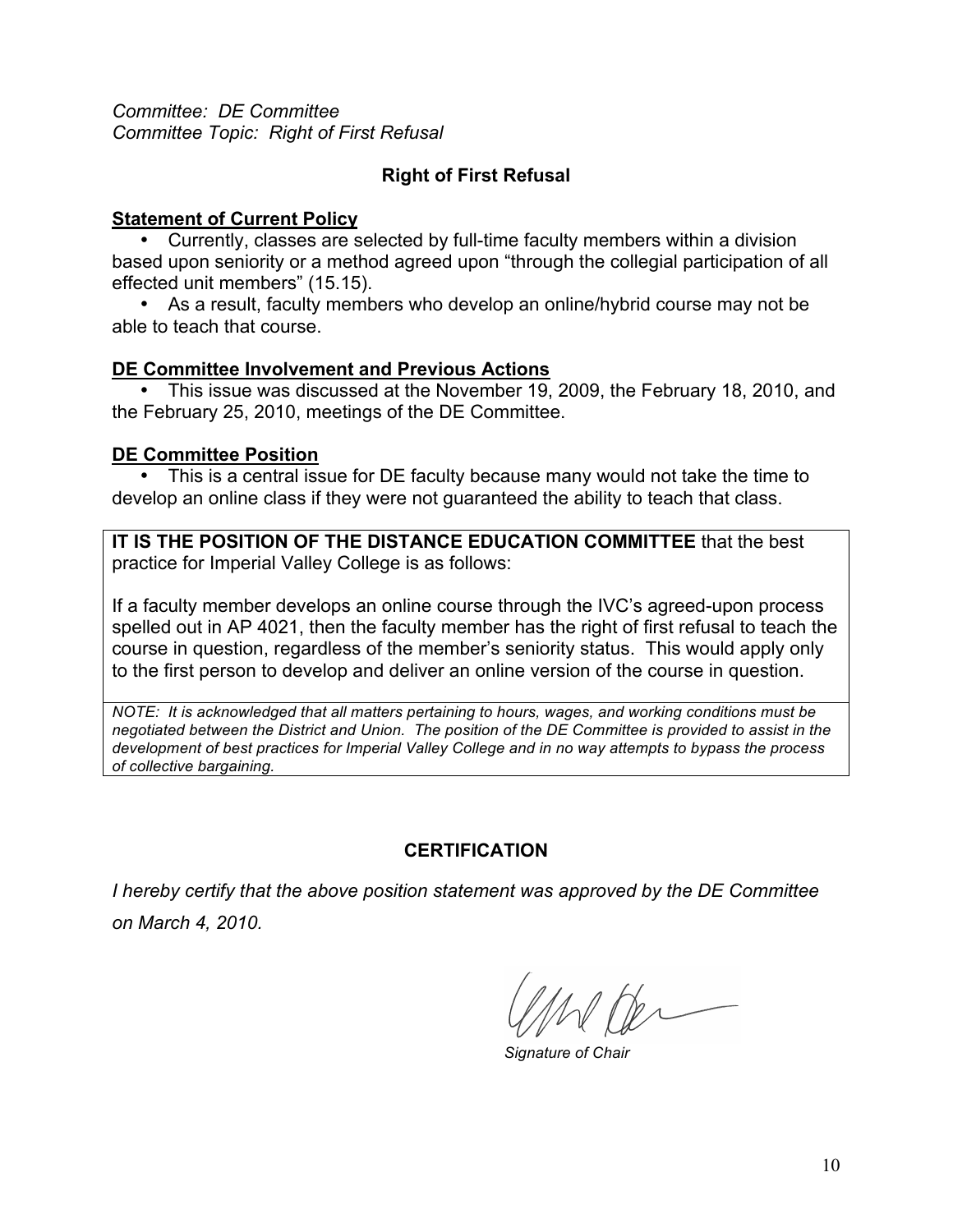**Introduced by Senator Padilla** (Coauthor: Assembly Member Fong)

February 19, 2010

An act to add Article 3 (commencing with Section 66745) to Chapter 9.2 of Part 40 of Division 5 of Title 3 of the Education Code, relating to community colleges.

#### legislative counsel' s digest

SB 1440, as introduced, Padilla. California Community Colleges: student transfer.

Existing law establishes the 3 segments of public postsecondary education in this state. These segments include the California State University, the campuses of which are administered by the Trustees of the California State University, the University of California, which is administered by the Regents of the University of California, and the California Community Colleges, which are administered by the Board of Governors of the California Community Colleges.

Existing law establishes community college districts throughout the state, and authorizes them to provide instruction to students at community college campuses.

Existing law, known as the Donahoe Higher Education Act, authorizes the community colleges to grant associate in arts and associate in science degrees. The act also requires the regents, the trustees, and the board of governors to have as a fundamental policy the maintenance of a healthy and expanded program to increase the number of transfer students from community colleges.

This bill would enact the Community College Associate Degree and Recognition of Student Transfer Preparation Act, which would authorize a community college to grant an associate degree in the student's field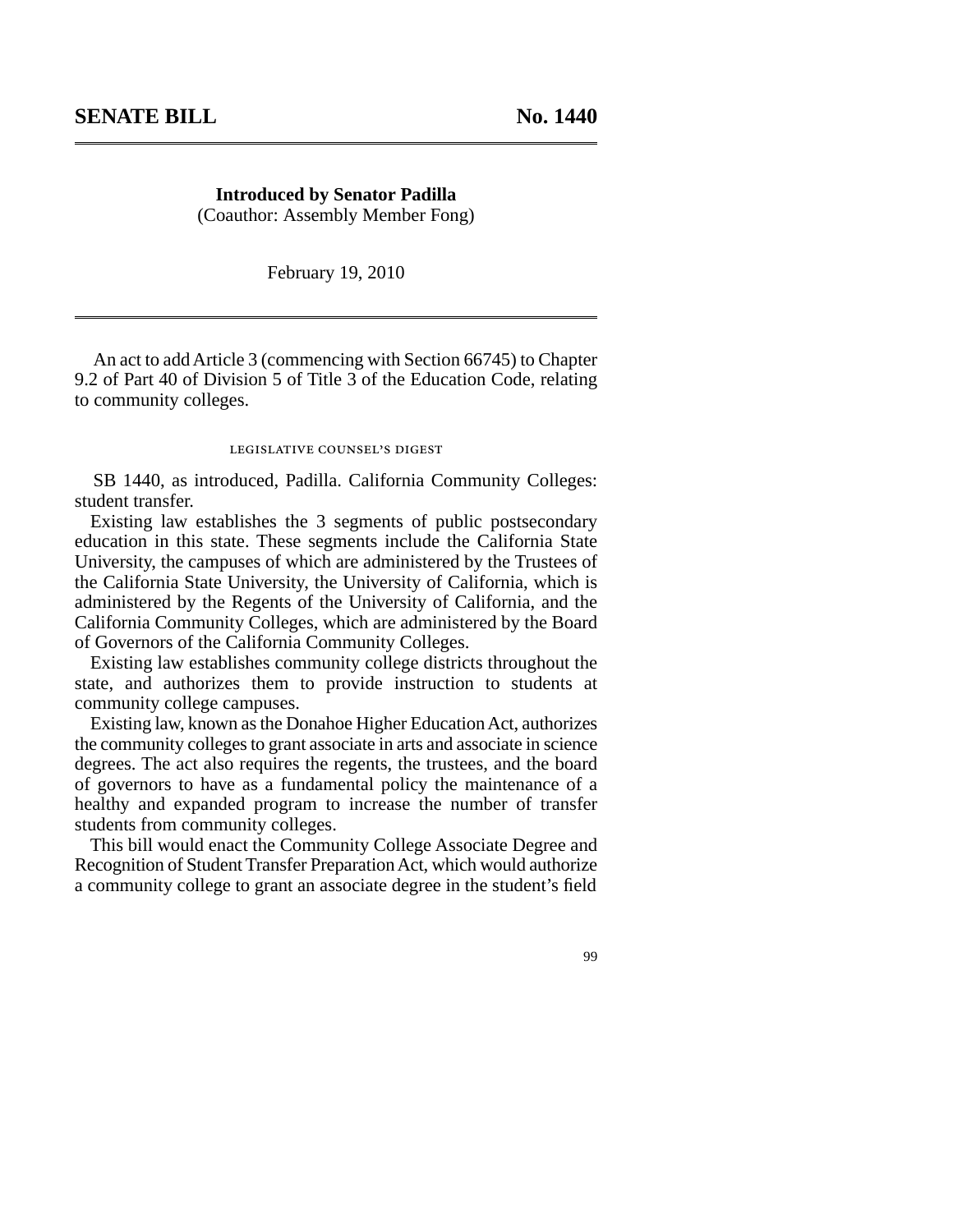of study, that is designated as being "for transfer," to a student who completes 60 transferable semester units or 27 quarter units, as specified, and meets the minimum requirements for transfer to a public university or alternative path to transfer program. The bill would prohibit a community college from imposing any requirements, in addition to these requirements, for the granting of an associate degree with the "for transfer" designation.

Vote: majority. Appropriation: no. Fiscal committee: no. State-mandated local program: no.

#### *The people of the State of California do enact as follows:*

1 2 SECTION 1. The Legislature finds and declares all of the following:

3 4 (a) Since the enactment of the Master Plan for Higher Education in 1960, preparing students to transfer to a four-year university

5 has been a core function of the California Community Colleges.

6 7 (b) Successful progression from lower division coursework to degree completion is a basic principle of California higher

8 education and is critical to the future of the state's economy.

9 10 (c) Currently, the coursework necessary to transfer to a campus of the California State University or the University of California

11 differs from the coursework needed to earn an associate degree.

12 As a result, many transfer students leave the community college

13 system having completed transfer requirements, but are unable to

14 15 participate in community college graduation ceremonies, do not have a degree to show for their work, and are ineligible for some

16 awards and scholarships because they did not fulfill current

17 requirements for an associate degree.

18 19 20 (d) Today, one in every four jobs requires an associate degree or higher. In the near future, one in every three jobs will require an associate degree or higher.

21 22 (e) The community college system allows the state to address the serious shortage of educated workers.

23 24 25 26 27 (f) To meet workforce demands in a cost-effective way, incentivizing students to earn an associate degree while preparing for transfer to a four-year college or university, and recognizing that they have completed a transfer preparation course pattern, provides students encouragement and support to complete their

28 overall educational pursuits.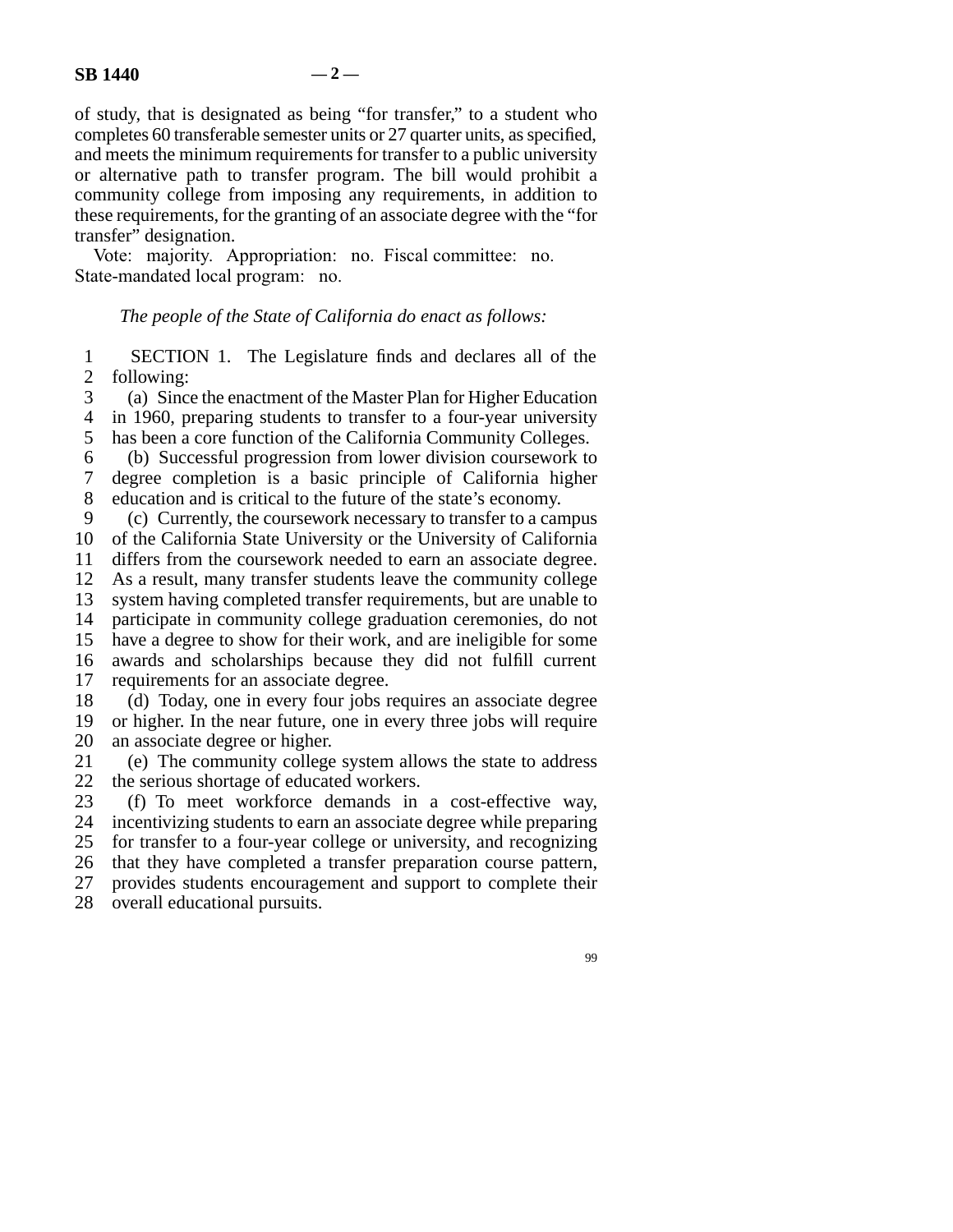1 2 3 4 SEC. 2. Article 3 (commencing with Section 66745) is added to Chapter 9.2 of Part 40 of Division 5 of Title 3 of the Education Code, to read:

Article 3. Associate Degree and Recognition of Student Transfer Preparation

8 9 10 66745. (a) This article shall be known, and may be cited, as the Community College Associate Degree and Recognition of Student Transfer Preparation Act.

11 12 13 14 15 (b) It is the intent of the Legislature that, whenever possible, a community college shall consider the requirements for transfer as it develops associate degree requirements and encourages students to take courses that simultaneously meet both of the requirements of Section 66746.

16 17 18 19 66746. A community college may grant an associate degree, in the student's field of study, on which is designated that it is "for transfer," to a student who meets both of the following requirements:

20 (a) Completes a minimum of 60 transferable semester units or

21 22 90 quarter units, 18 semester units or 27 quarter units of which shall comprise coursework in a major or an area of emphasis, as

23 determined by the college.

5 6 7

24 25 26 27 28 29 30 31 32 (b) Meets the minimum requirements for transfer in an approved transfer core curriculum program, approved transfer agreement program, or dual admission program, implemented pursuant to Chapter 9.2 (commencing with Section 66720) of Part 40 of Division 5 of Title 3 or meets the requirements of an alternative path to transfer program, including, but not limited to, the Intersegmental General Education Transfer Curriculum or the California State University General Education Breadth Requirements.

33 66747. If a community college provides a degree with the "for

34 transfer" designation as provided for in Section 66746, the college

35 shall not impose any requirements in addition to the requirements

36 37 of Section 66746, including any local college or district requirements.

38 66748. (a) A degree granted pursuant to this article shall reflect

39 the completion of lower division general education requirements.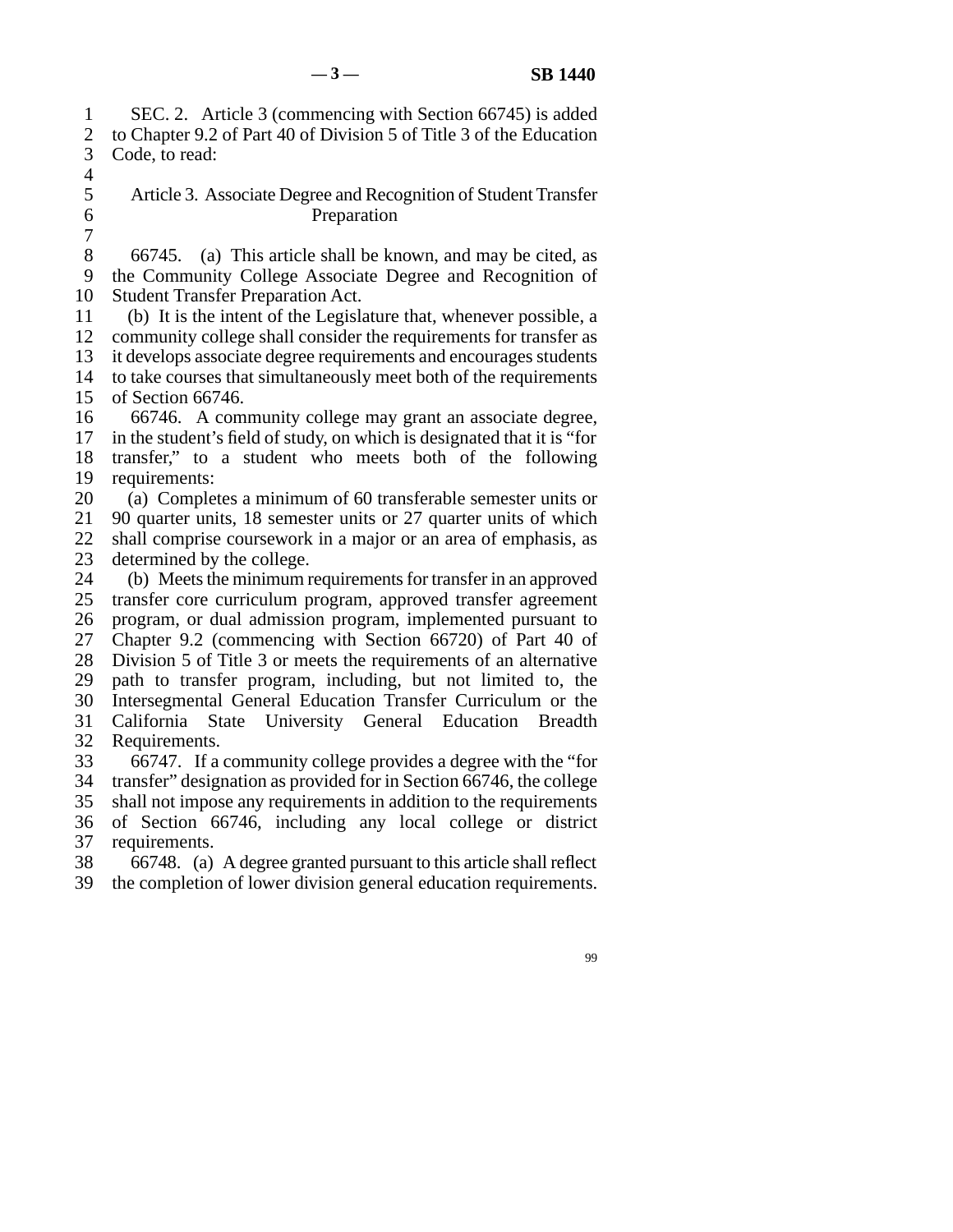#### **SB 1440 — 4 —**

- 
- 1 (b) The granting of a degree pursuant to this article does not
- 2 guarantee admission to any institution.

O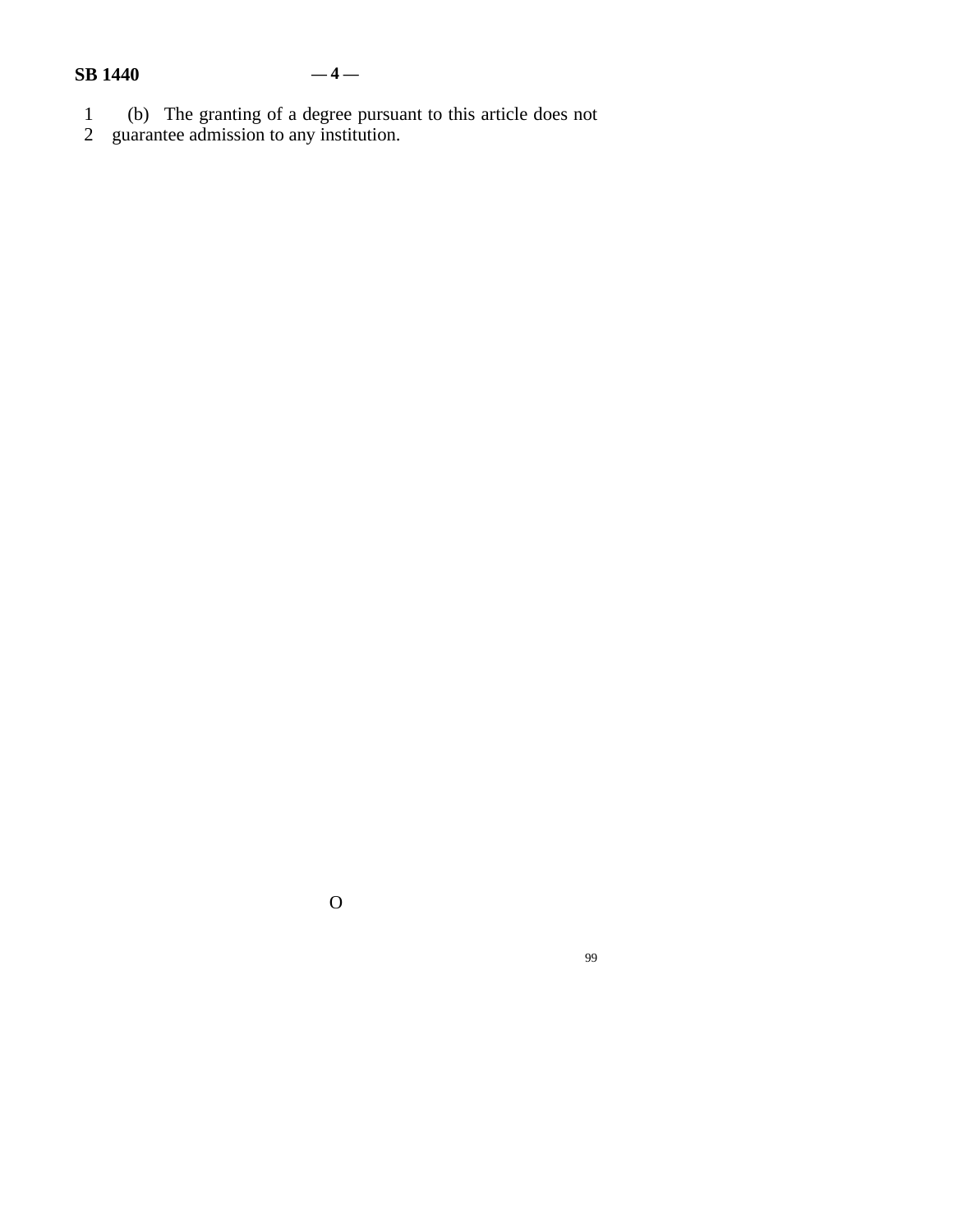#### **2010 ASCCC Spring Session Resolutions Relating to SB 1440**

#### **(***Note – these are being distributed in advance of the publication of Area Meeting materials – minor changes may occur as a result***)**

#### **4.0 TRANSFER AND ARTICULATION**

Note: Resolutions 4.01, 4.02, and 4.03 all address the issue of transfer degrees and several had been referred from the Fall 2009 Plenary Session. These three resolutions conflict with each other but are all presented here in order to offer the Academic Senate delegates a variety of options for dealing with this controversial issue. Please note also that some of these resolutions may ask the Academic Senate to overturn previously established positions, a matter that can be raised and considered during resolution discussions and voting.

#### **4.01 S10 Transfer Degree Paul Setziol, De Anza College**

Whereas, State legislators have proposed statewide transfer degrees;

Whereas, The Academic Senate for California Community Colleges maintains that the purview of establishing degree definitions in legislation goes against basic higher education principles;

Whereas, The faculty should maintain the right and responsibility to determine graduation degree requirements as specified in Title 5; and

Whereas, Title 5 currently makes no reference to transfer associate degrees;

Resolved, That the Academic Senate for California Community Colleges work with the Chancellor's Office to seek a change to Title 5 requiring colleges to offer a transfer associate degree that consists of a minimum of 18 semester units in a major or area of emphasis as locally defined, a transfer general education pattern (e.g.., IGETC or CSU GE), and a minimum of 60 transferable semester units; and

Resolved, That the Academic Senate for California Community Colleges include in Title 5 language the provision that any local requirements for the degree are to be governed by existing Title 5 language on graduation requirements.

Note: This resolution was referred to the Executive Committee (see Resolution 4.04 R F09) to collect further information and return in Spring 2010.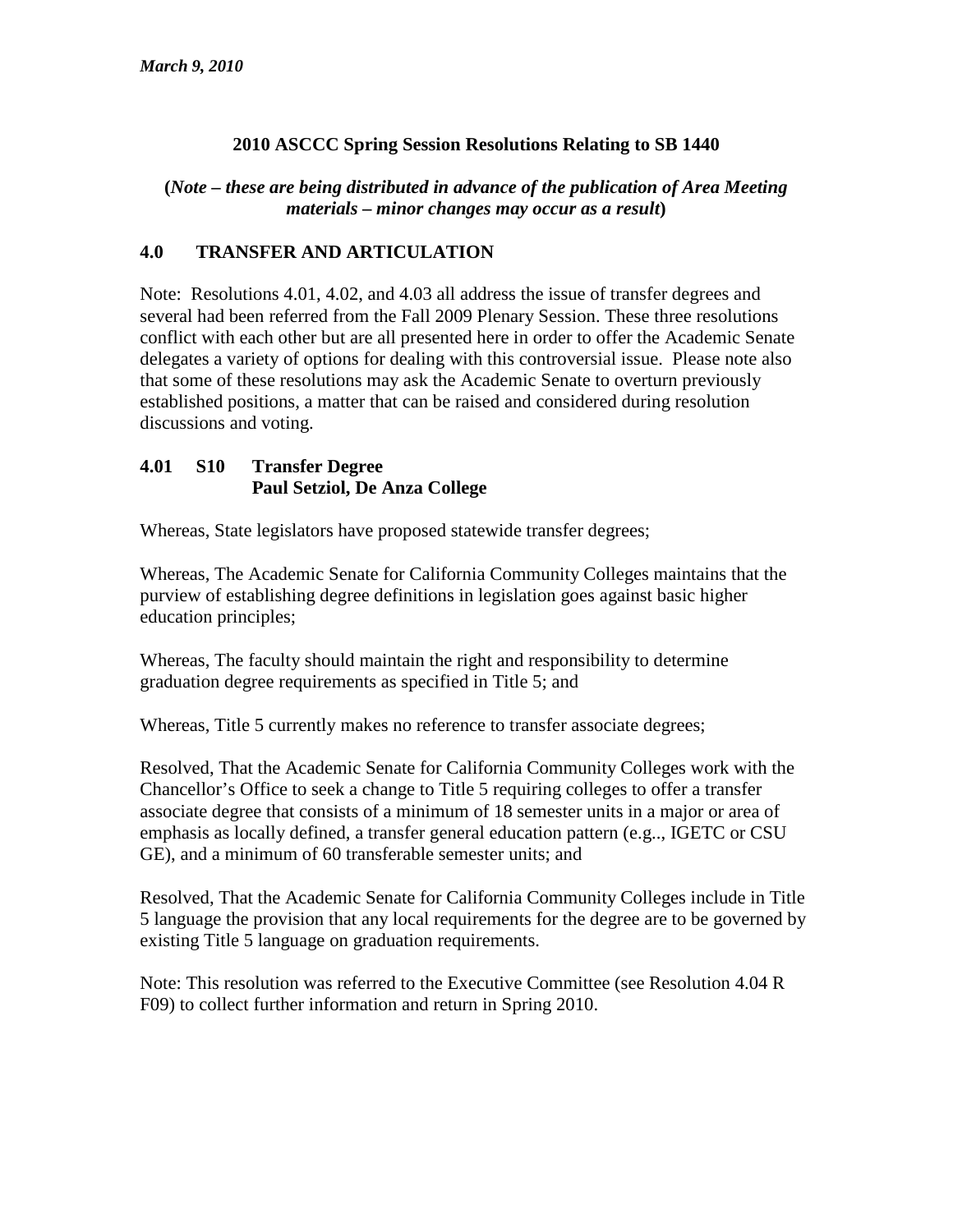#### **4.02 S10 Response to SB 1440: "Transfer Degree" Stephanie Dumont, Golden West College, Executive Committee**

Whereas, Senate Bill 1440 (Padilla) as of March 1, 2010 would authorize a community college to award an associate degree in a major or area of emphasis designated "for transfer" to students who complete a minimum of 60 transferable semester units consisting of an approved transfer general education program (e.g., IGETC or CSU GE) and a major or area of emphasis as locally defined and requires colleges that do so to refrain from requiring additional local requirements that are not included in the GE package or the major/area of emphasis;

Whereas, A great deal of support exists in the Legislature and public for the concept of a "transfer degree," raising the possibility that a bill will move forward that would put California community college degrees in statute rather than in Title 5, and such a bill could require degree standards that could be inconsistent with the Academic Senate positions; and

Whereas, Placing any degree in statute is inappropriate and could effectively lead to legislative curriculum dictates, but making a change in Title 5 regulations would retain control of degrees within the California Community Colleges and codify degrees that many colleges are already awarding;

Resolved, That the Academic Senate for California Community Colleges work with the Chancellor's Office to change Title 5 regulations such that colleges would be permitted to award an associate degree in a major or area of emphasis "for transfer" (e.g., "Psychology for Transfer") to students who complete at least 60 transferable semester units including a minimum of 18 semester units in a major or area of emphasis that meet the requirements of transfer institutions and a transfer general education pattern, and require the colleges that choose to offer such a degree do not impose any additional local graduation requirements.

Note: This resolution was referred to the Executive Committee (see Resolution 4.03 R F09) to collect further information and return in Spring 2010.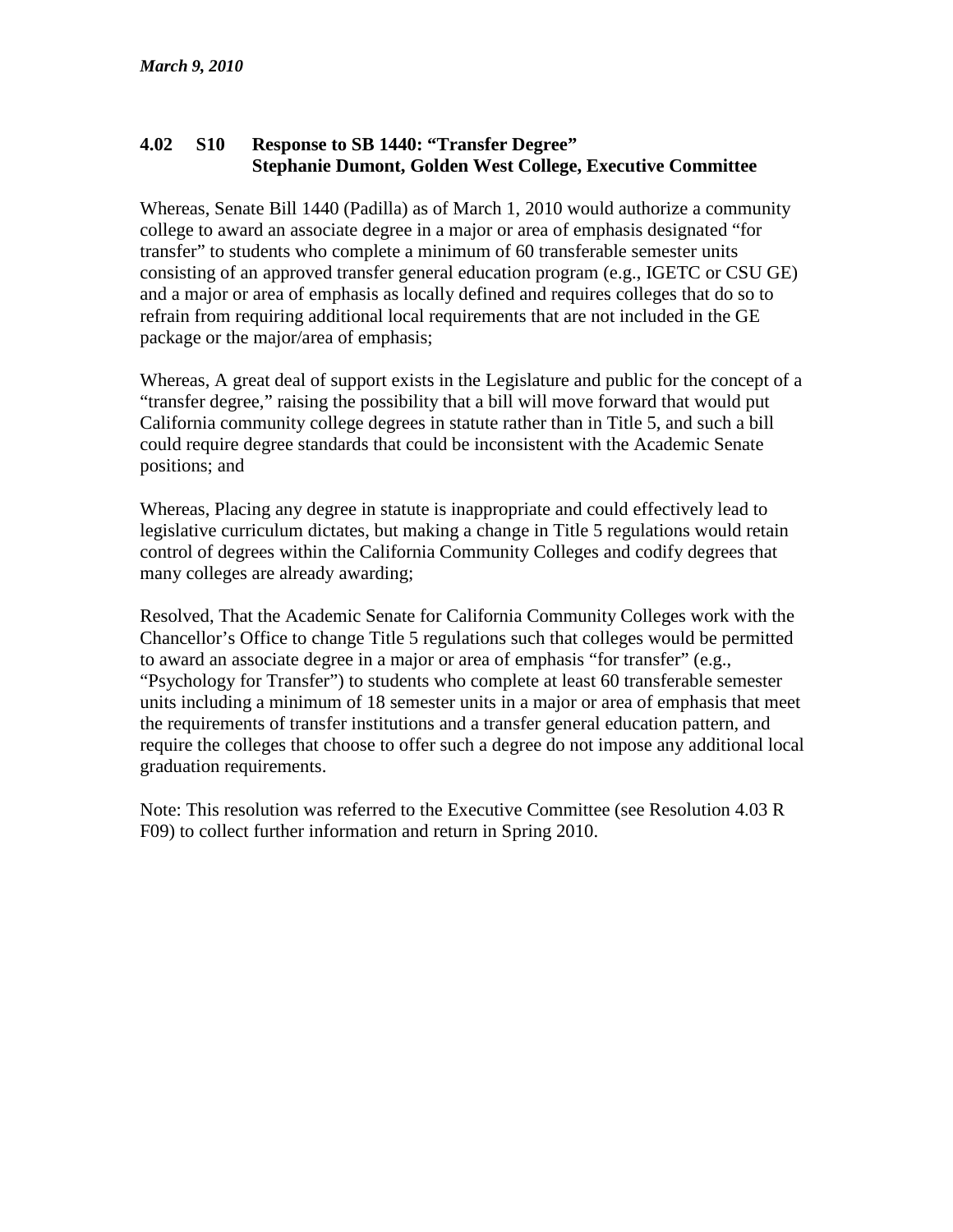#### *The following resolution is new:*

#### **4.03 S10 Title 5 Changes Defining a Transfer Associate Degree Elizabeth Atondo, Counseling, Los Angeles Pierce College, Transfer and Articulation Committee**

Whereas, The California community colleges have multiple missions, one of which is to prepare our students for transfer, and do an exemplary job of providing transfer students with their lower-division baccalaureate education:

Whereas, Transfer students who complete a minimum of 60 baccalaureate units, including general education and major preparation coursework, are experiencing a delay in reaching their educational goals due to the competitiveness for university admission as well as the disproportionate and excessive fee increases, making a bachelor's degree out of reach for many California community college students;

Whereas, The coursework necessary for upper-division transfer to the California State University and the University of California systems, while including the most rigorous courses offered at the California community colleges, differs from the coursework needed to earn an associate degree, and as a result many transfer students leave the community college system not eligible for an associate degree; and

Whereas, Students, community colleges, universities, legislators and the general public share a desire to minimize unnecessary classes and units and maximize efficiency and wise use of taxpayer resources;

Resolved, That the Academic Senate for California Community Colleges work with the Chancellor's Office to enact changes to Title 5 that would define distinct associate degree requirements for students who are attending a California community college preparing to transfer to a UC or CSU campus, and these requirements would include a minimum of 60 baccalaureate units, full certification of the IGETC or CSU GE Plan, and articulated major preparation coursework based on the upper-division transfer admission requirements of the receiving institution; and

Resolved, That the Academic Senate for California Community Colleges recommend a policy to local senates to align the courses and units required for Associate Degree transfer majors so as not to exceed the lower-division major requirements at the universities and to refrain from adding any additional local graduation requirements.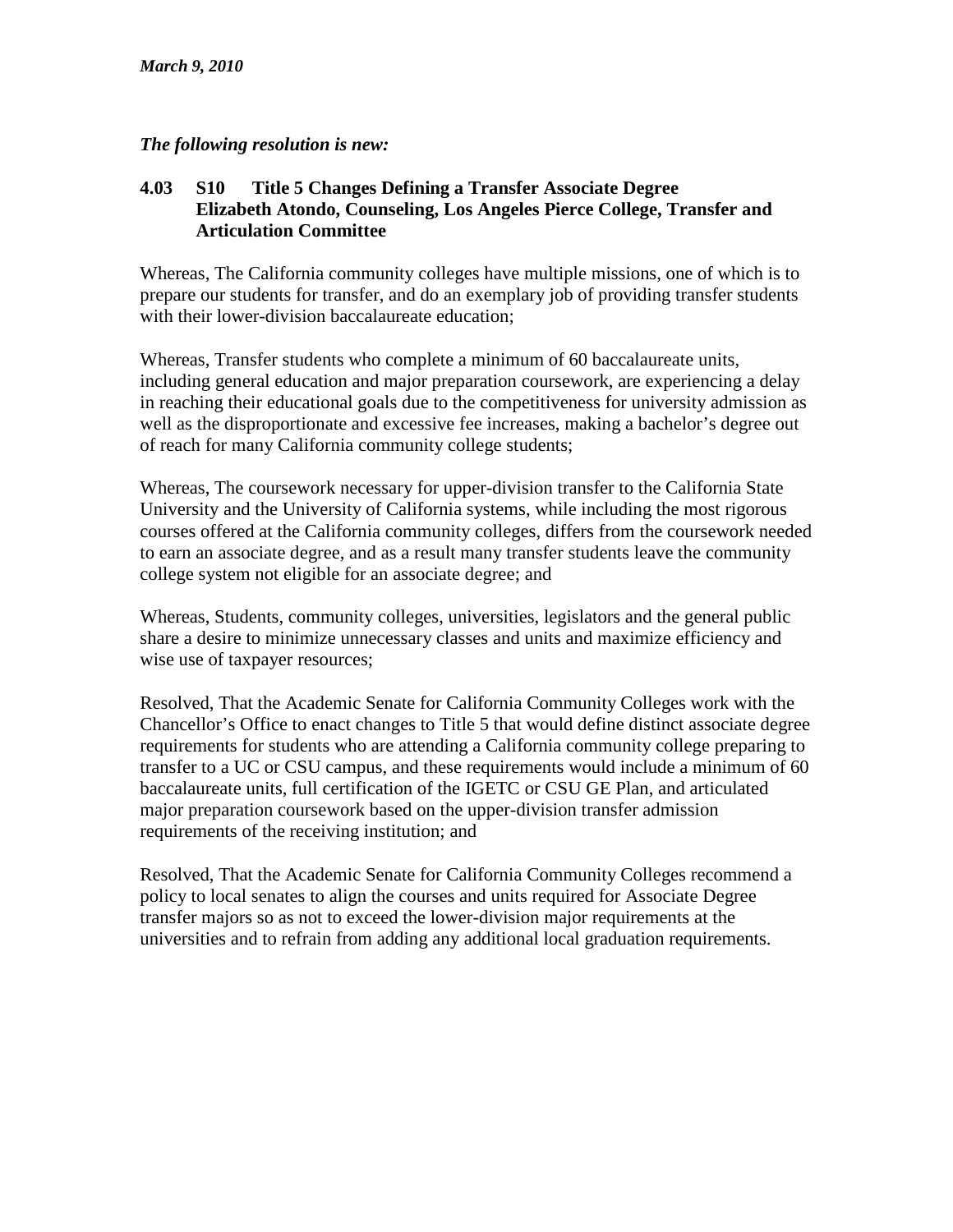#### **2009 ASCCC Fall Session Resolutions Relating to AB 440**

#### **Adopted**

#### **4.02 F09 Maintain Local Autonomy over Degree Requirements Chris Hill, Grossmont College**

Whereas, Assembly Bill 440 (Beall), in an attempt to remove perceived barriers to transfer for community college students, recently proposed legislation that would remove local autonomy for degrees by placing degree requirements into statute and could effectively lead to legislative curriculum dictates;

Whereas, Placing any degree requirements in statute is in direct contradiction to Education Code §70902(b)(7), which clearly puts responsibility for curriculum and academic standards under the joint responsibility of the local board and the academic senates of a district;

Whereas, Title 5 already grants community colleges the right to develop degrees with a minimum of 60 transferable semester units consisting of an approved transfer general education program (e.g., IGETC or CSU GE) and a major or area of emphasis as locally defined, and allows local colleges the ability to create degree variations that best serve their students' ability to transfer; and

Whereas, The Academic Senate for California Community Colleges previously affirmed its support for local autonomy in several of the 10+1 areas, including curriculum (Resolution 6.02 F03 and 18.03 F07);

Resolved, The Academic Senate for California Community Colleges oppose any legislation that seeks to alter its curriculum, degree, and certificate requirements and reaffirm its support of local autonomy and faculty primacy over the same.

MSC Disposition: Chancellor's Office, Local Senates Assigned: President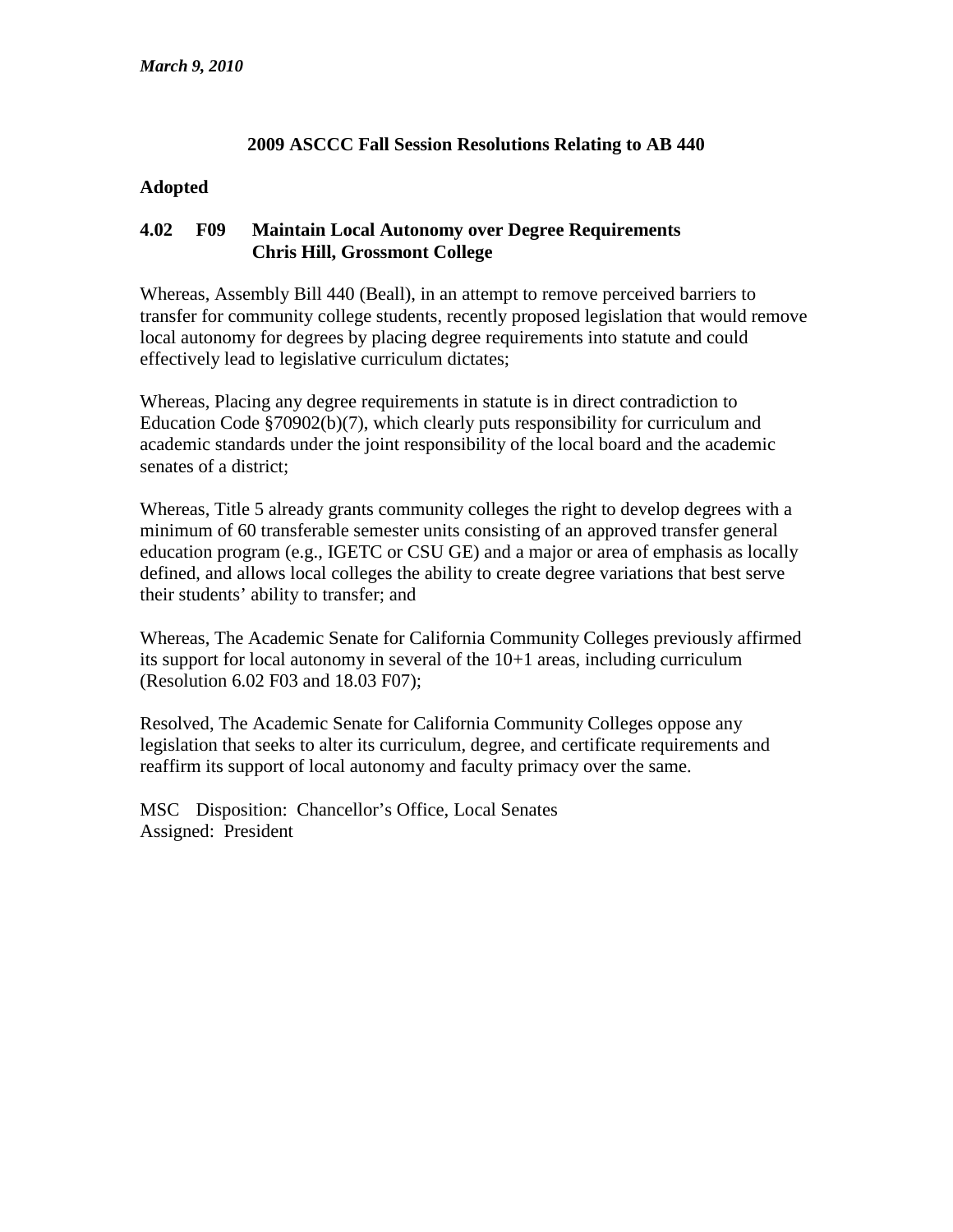#### **Referred**

#### **4.03 F09 Response to AB 440: "Transfer Degree" Stephanie Dumont, Golden West College, Executive Committee**

Whereas, Assembly Bill 440 (Beall) as of July 2, 2009 would authorize a community college to award an associate degree in a major or area of emphasis designated "for transfer" to students who complete a minimum of 60 transferable semester units consisting of an approved transfer general education program (e.g., IGETC or CSU GE) and a major or area of emphasis as locally defined and requires colleges that do so to refrain from requiring additional local requirements that are not included in the GE package or the major/area of emphasis;

Whereas, There is a great deal of support for the concept of a "transfer degree" in the legislature and public, and it is possible that a bill will move forward that would put California community college degrees in statute rather than in Title 5, and such a bill could require degree standards that could be inconsistent with the Academic Senate positions; and

Whereas, Placing any degree in statute is inappropriate and could effectively lead to legislative curriculum dictates, but making a change in Title 5 regulations would retain control of degrees within the California Community Colleges and codify degrees that many colleges are already awarding;

Resolved, The Academic Senate for California Community Colleges work with the Chancellor's Office to change Title 5 regulations such that colleges would be permitted to offer associate degrees in a major or area of emphasis designated for transfer to students who complete GE (IGETC or CSU GE) and 60 transferable semester units with a minimum of 18 semester units in a major or area of emphasis and require the colleges that do so to refrain from requiring additional local requirements that are not included in the GE package or the major/area of emphasis.

MSR Disposition: Referred to the Executive Committee to collect further information and return in Spring 2010.

#### **4.03.01 F09 Amend Resolution 4.03 F09 Stephanie Dumont, Golden West College**

Amend the resolve:

Resolved, That the Academic Senate for California Community Colleges work with the Chancellor's Office to change Title 5 regulations such that colleges would be permitted to award an associate degree in a major or area of emphasis designated "for transfer" (e.g., "Psychology for Transfer") to students who complete at least 60 transferable semester units including a minimum of 18 semester units in a major or area of emphasis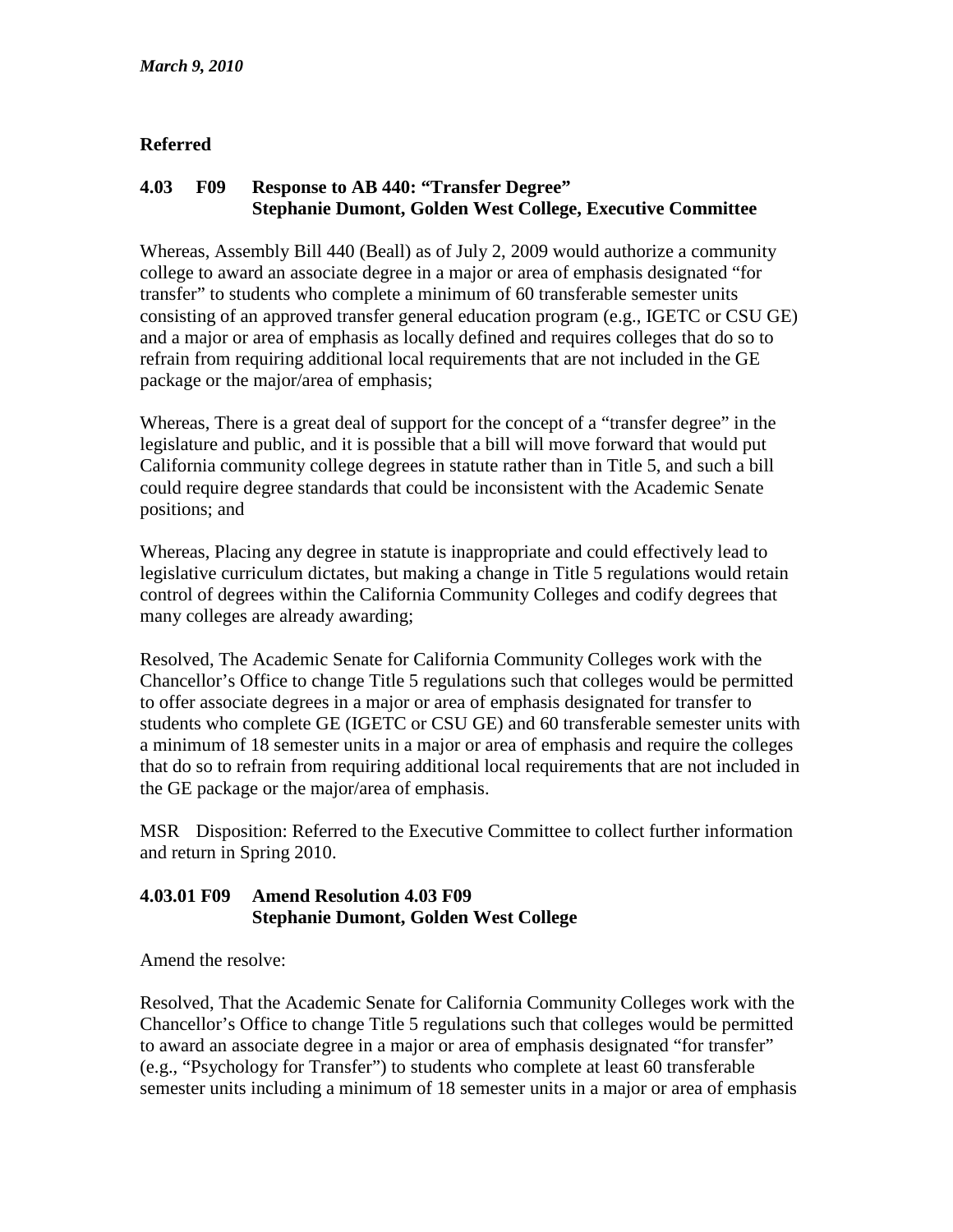that meet the requirements of transfer institutions and a transfer general education pattern, and require the colleges that choose to offer such a degree do not impose any additional local graduation requirements.

MSR Disposition: Referred to the Executive Committee to collect further information and return in Spring 2010.

#### **4.04 F09 Transfer Degree Paul Setziol, De Anza College**

Whereas, State legislators have proposed statewide transfer degrees;

Whereas, The Academic Senate for California Community Colleges maintains that the purview of degree definitions in legislation goes against basic higher education principles embedded in past practice;

Whereas, The faculty should maintain the right and responsibility to determine graduation degree requirements as specified in Title 5; and

Whereas, Title 5 currently makes no reference to transfer associate degrees;

Resolved, That the Academic Senate for California Community Colleges work with the Chancellor's Office to seek a change to Title 5 requiring the colleges to offer a transfer associate degree; and

Resolved, That the Academic Senate for California Community Colleges include in Title 5 language the provision that any local requirements for the degree are to be governed by existing Title 5 language on graduation requirements.

MSR Disposition: Referred to the Executive Committee to collect further information and return in Spring 2010.

#### **4.04.01 F09 Amend Resolution 4.04 F09 Paul Setziol, De Anza College**

Add second resolve:

Resolved, That the Academic Senate for California Community Colleges define a transfer associate degree to be a degree, the successful completion of which certifies that a student meets the requirements for transfer to UC and or CSU.

MSR Disposition: Referred to the Executive Committee to collect further information and return in Spring 2010.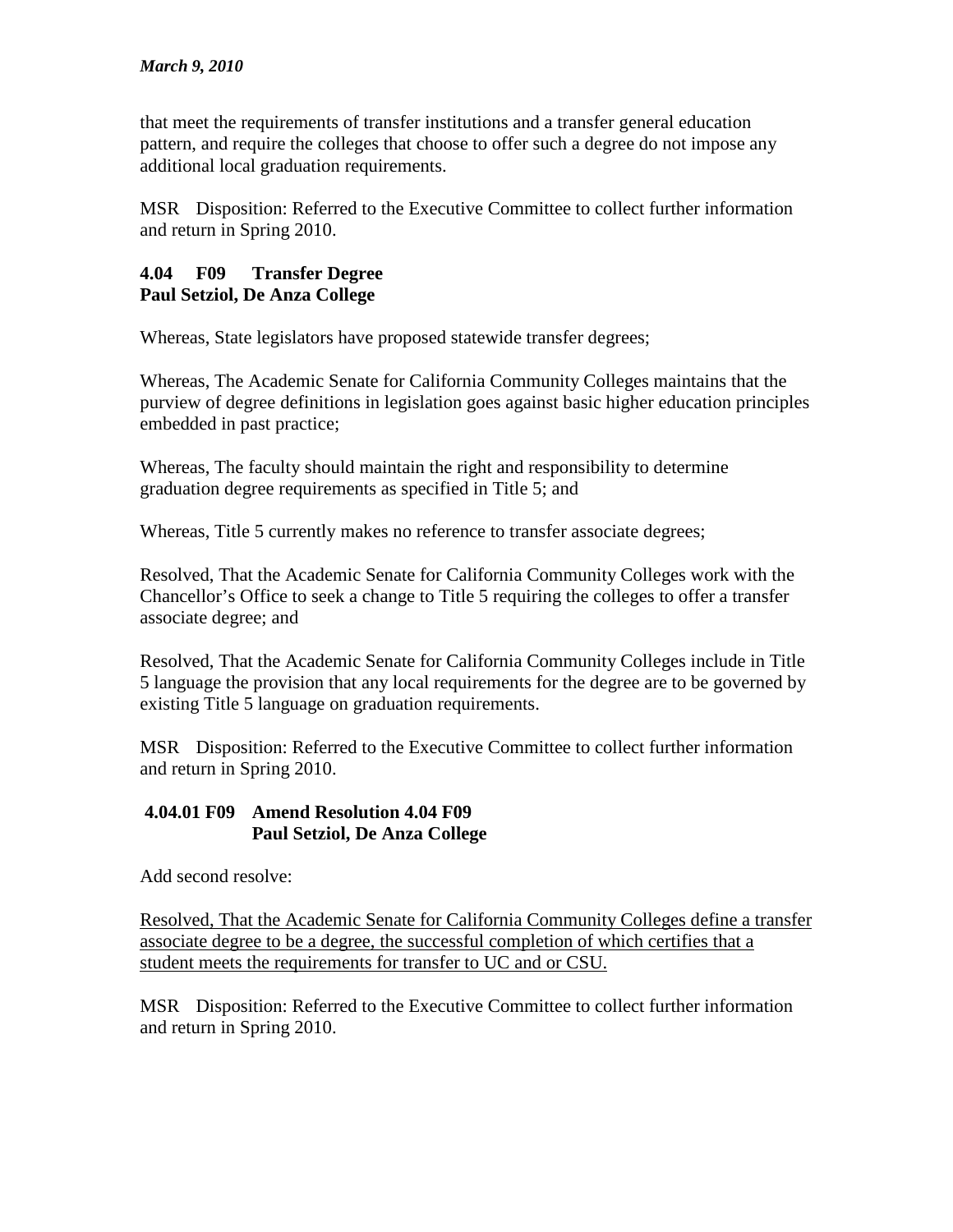# **@** Hands of Hope

Is a collaborative between Imperial County Office of Education Student Well-Being & Family Resources and the United States Office of Education

#### **OVERVIEW**

- **Hands of Hope is a school-based educational mentoring program funded by the United States Office of Education.**
- **The program is intended to address the academic and social needs of**  students in grades 4<sup>th</sup>-8<sup>th</sup>.
- **Schools in program improvement years 3-5 are targeted.**

#### **GOALS**

 **INCREASE** academic performance, attendance, and reduce suspensions, and discipline referrals.

#### **Schools Participating in Hands of Hope**

#### **Calexico: El Centro:**

Rockwood Elementary Lincoln Elementary School

Mains Elementary Washington Elementary School

Jefferson Elementary Kennedy Middle School

De Anza Jr. High School Wilson Jr. High School

Willie Moreno Jr. High School

#### **Brawley**:

Barbara Worth Jr. High

Phil Swing Elementary

#### **Others:**

Christ Community School

#### **COMPONENTS**

- **Commitment**  Mentors are asked to make a 12 month commitment to each student.
- **Sessions** 1 hour a week minimum, at the mentees school.
- **Mentors** Adults from your community and youth volunteers (17 and over, attending high school and in good academic standing.
- **Parent & School Involvement**  Parents & school personnel are part of the mentor & mentee match process.
- **Background Checks** Eligible Mentors will be fingerprinted & must receive fingerprint clearance before being considered for acceptance into the program.
- **Referrals** Are generated from school personnel, partner agencies, and Hands of Hope Mentoring Specialists.
- **Collaboration** We have a strong **For More Information Contact: Janette M. Durazo, Mentoring Specialist Christine Gomez, Mentoring Specialist Timothy Druihet, Program Manager Tel: (760) 312-6498 Or (760) 312-6189 [tempps@icoe.org](mailto:tempps@icoe.org) [tdruihet@icoe.org](mailto:tdruihet@icoe.org) Funded by U.S. Department of Education**

<del>es Manos De La Esperanza</del>